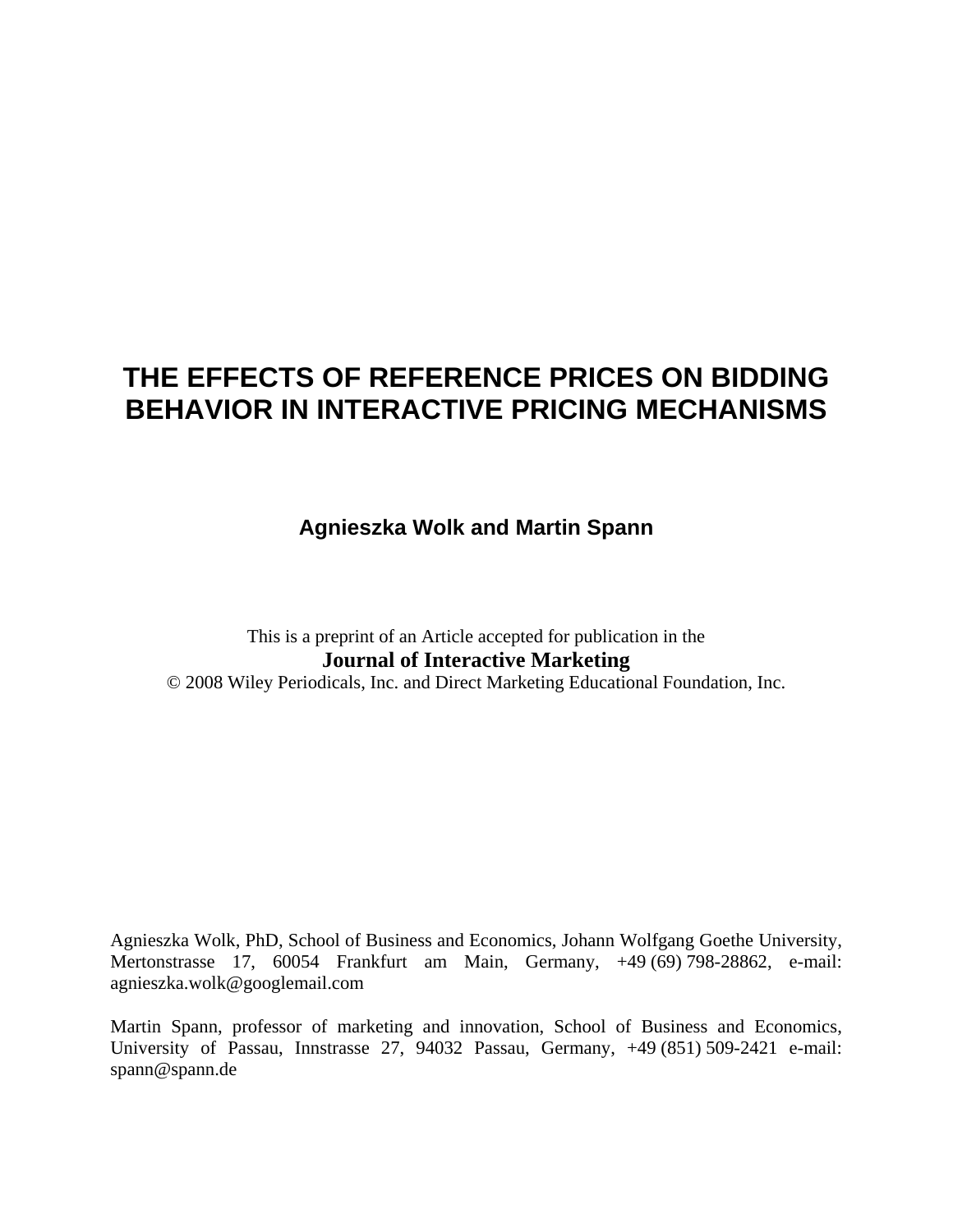# **THE EFFECTS OF REFERENCE PRICES ON BIDDING BEHAVIOR IN INTERACTIVE PRICING MECHANISMS**

# **Abstract**

We examine the effect of reference prices on consumer bidding behavior in interactive pricing mechanisms used in online retailing, e.g., auctions and name-your-own-price. We find significant influences of different reference price concepts on bid values. However, after controlling for internal and external reference prices, sellers only have a moderate ability to affect bid values via the provision of an advertised reference price. An exaggerated advertised reference price increases the bid value among consumers, who consider it to be believable. However, its effect is reverse in the presence of an external reference price if consumers consider it unbelievable, decreasing bid values.

Key words: Reference price, interactive pricing mechanisms, name-your-own-price, online retailing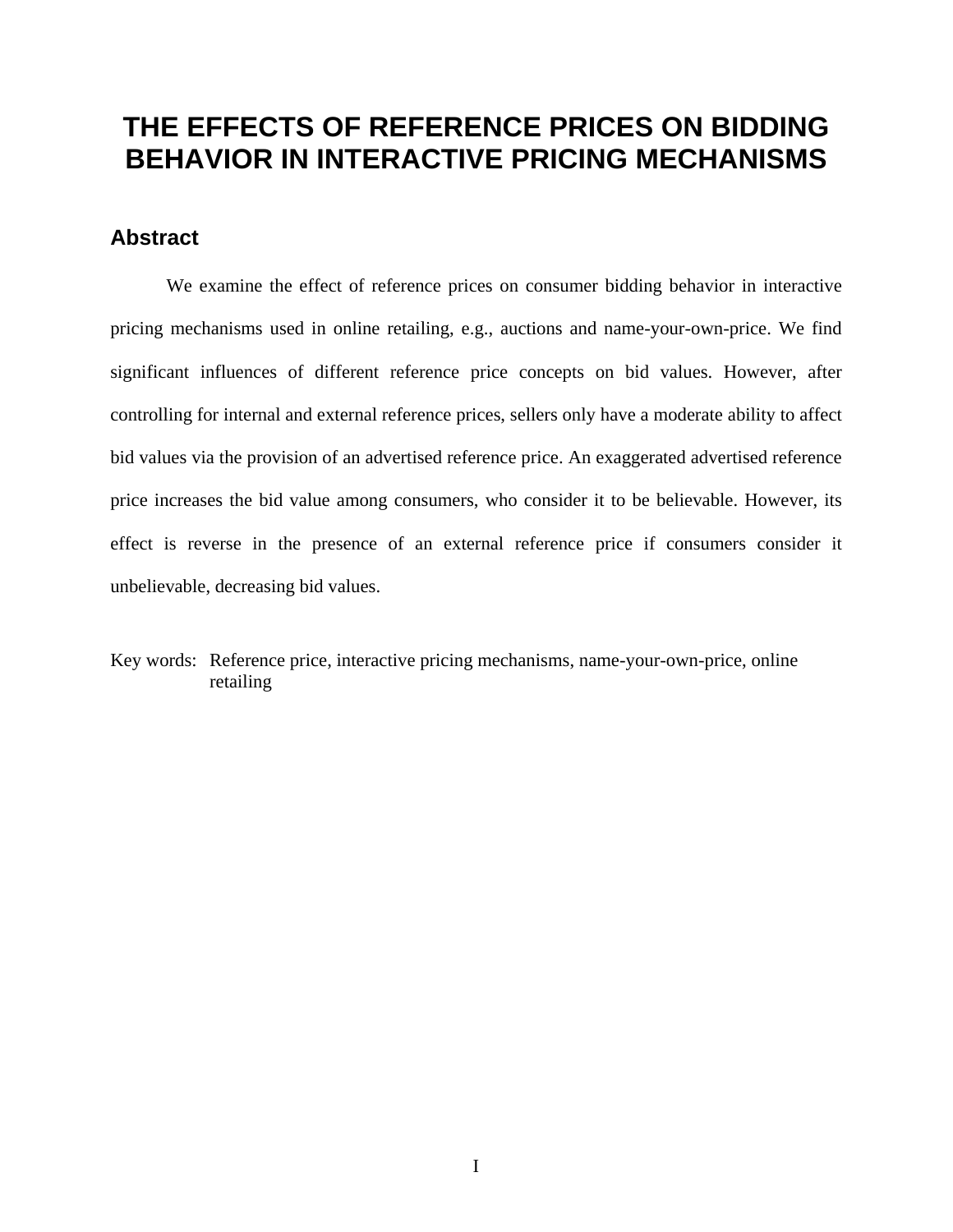# **INTRODUCTION**

The Internet has led to the emergence of a set of interactive pricing mechanisms, such as eBay auctions (e.g. eBay.com) or name-your-own-price auctions (e.g. priceline.com, expedia.com, germanwings.com), which are constantly gaining popularity among consumers and retailers (Bapna, Jank, & Shmueli, 2005; Heyman, Orhun, & Ariely, 2004). The distinctive characteristic of these mechanisms is that they give consumers more control over the pricing process and the final price to pay (Chandran & Morwitz, 2005). In doing so, these mechanisms require consumers to determine the value of their bid for the product, which is quite different from their either accepting or rejecting a seller's price in the traditional, posted-price scenario (Spann & Tellis, 2006). This flexibility is, however, related to considerable uncertainty about the product value (Chernev, 2003), which consequently increases the effect of various forms of price information, especially reference prices, on consumer behavior. Hence, reference prices can influence consumers' bid values in interactive pricing mechanisms, because they are an important benchmark for product value estimation (Chernev, 2003) and can signal the value that the seller places on the product (Kamins, Dreze, & Folkes, 2004).

For retailers, it is thus of high importance to understand the process of how consumers determine their bid values and the role that reference prices play in this process. The knowledge of this process may enable retailers to influence (increase) bid values and consequently their profits if they can manipulate the reference price information available to consumers. Advertised reference prices (ARP) are an easy to implement option for online retails to provide and control such reference price information. Advertised reference prices (ARP) are common in the form of a seller-provided regular price or suggested retail price presented in price advertisements (e.g., Chandrashekaran, Viswanathan, & Monroe, 2002) or on online retailers' websites (e.g.,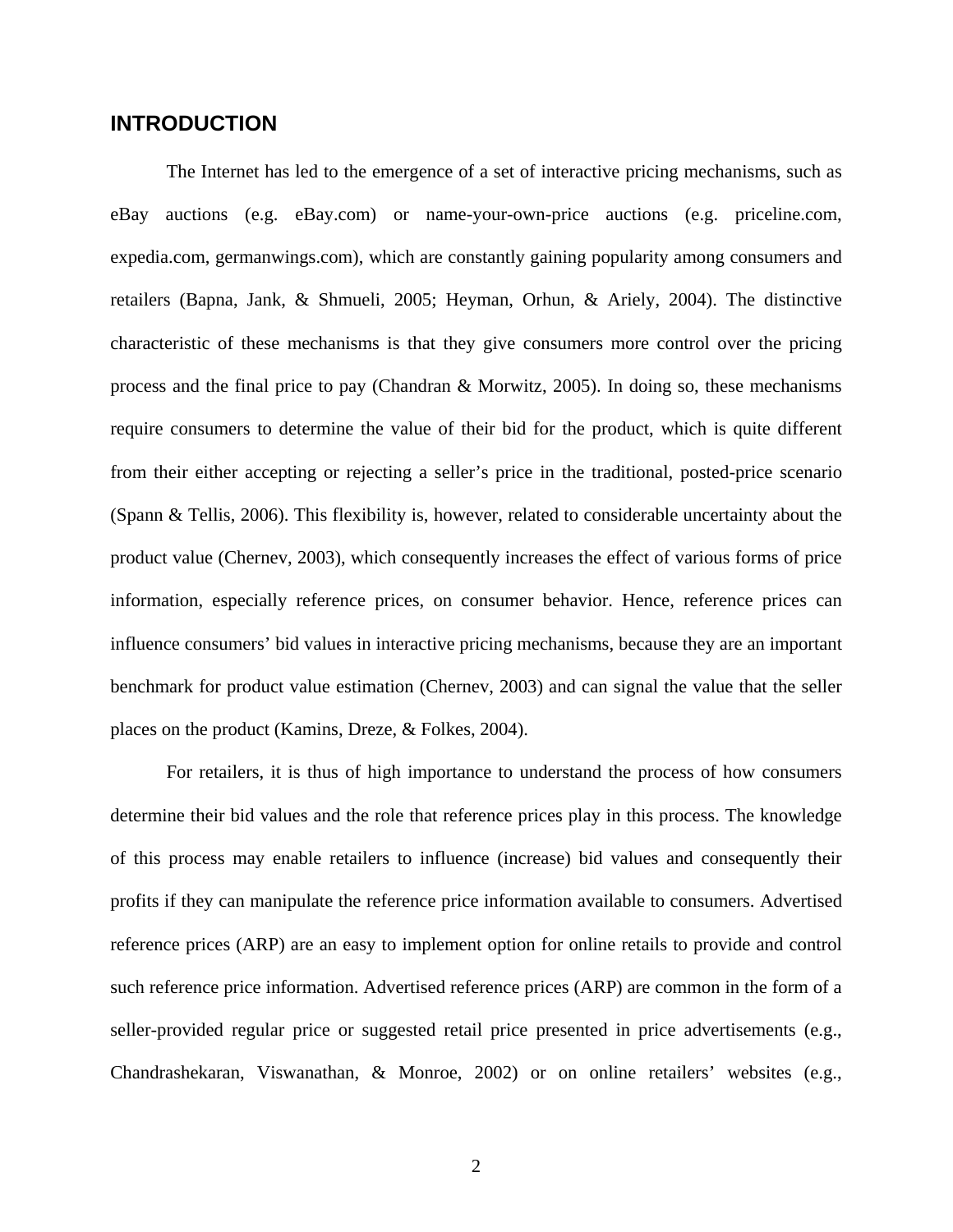Priceline.com provides information on the "median retail price" for the specific star level and city related to bidding for a hotel room on its website).

Previous research has found that the use of ARPs – and even exaggerated ARPs – is often very effective in influencing consumer behavior in offline retailing (Biswas, 1992; Biswas & Blair, 1991). However, the effectiveness of this strategy depends on additional price cues available to consumers because they are likely to use multiple price information in their purchase decision (Mayhew & Winer, 1992): An internal reference price (IRP) based on prices that consumers have seen in the past or consider as fair is likely to play an important role. Additionally, consumers may want to conduct an external price search and use these encountered price cues such as current prices for other products in the same category or prices in competing stores (i.e., an external reference price, ERP) for their purchase decision (Yadav & Seiders, 1997).

Further, the effect of an ARP in interactive pricing mechanisms may be different than the one found in the offline studies because of the differences between online and offline environments (Jensen, Kees, Burton, & Turnipseed, 2003). Since on the Internet consumers have an easy access to abundant price information and can easily compare prices of the same product at different retailers, they may not be easily influenced by an ARP. Therefore, an ARP may be less effective in online as in offline stores. In contrast, attempts to influence consumers by providing an exaggerated ARP may lead to adverse effects when the price claim is perceived as unbelievable. Such a situation may not only have no influence on the bid value as desired by the retailer, but also discourage consumers from submitting a bid and thus conducting a purchase.

The possibility to positively influence consumers' behavior via ARPs in interactive pricing mechanisms remains under-researched in the current literature. Although existing studies have extensively researched the role of reference prices in the offline posted-price environment,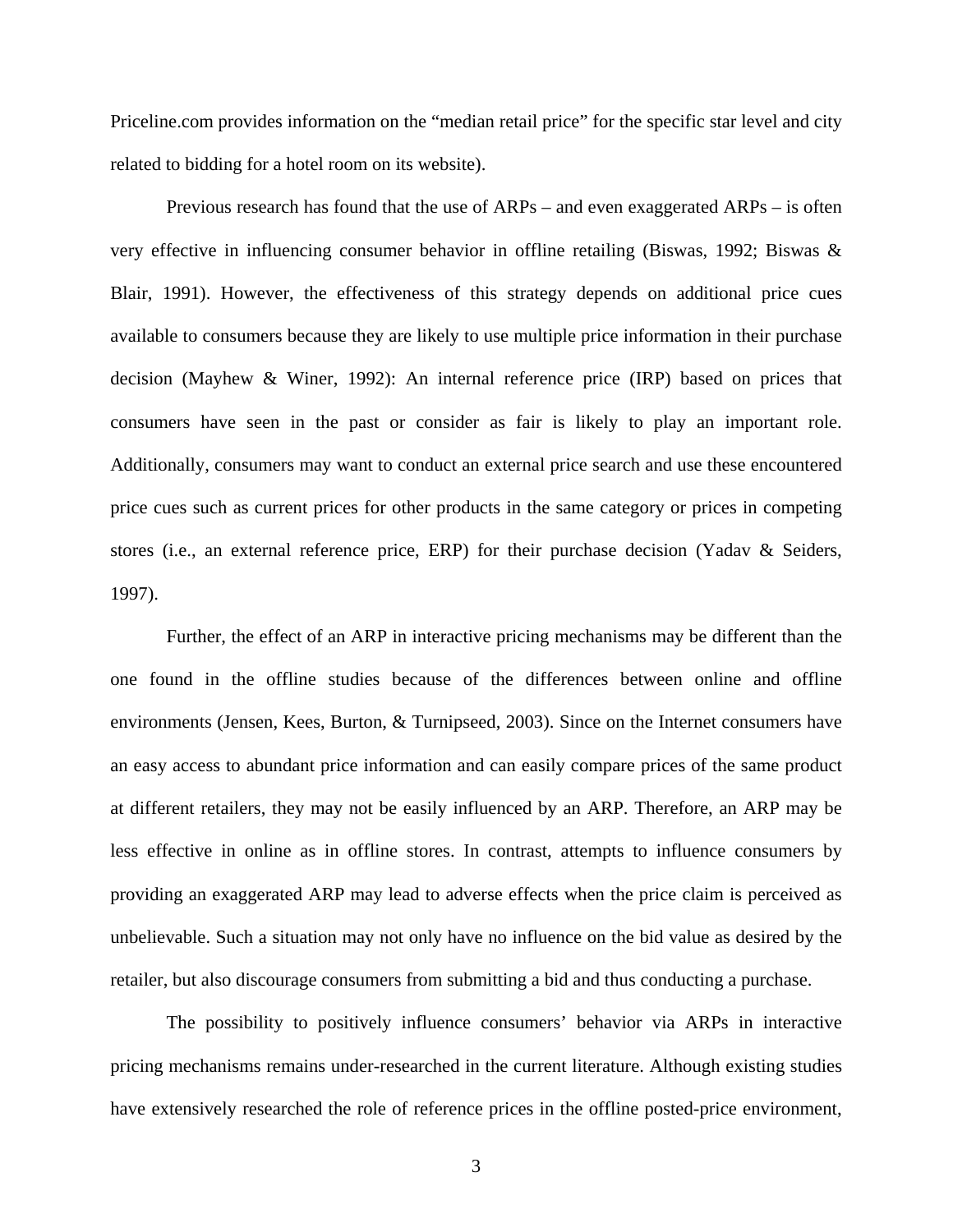interactive pricing mechanisms applicable in the online environment have been rather neglected. Chernev (2003) analyzes the effect of an internal and an external reference price on the ease of bidding and the perceived likelihood of success in the name-your-own-price auction. However, the study omits effects on the bid value and purchase intentions. Kamins, Dreze, and Folkes (2004) investigate the effect of seller-supplied reference prices in the form of the minimum bid and the reservation bid, but do not account for the price information from different sources, thereby likely overestimating the role of the seller-supplied reference prices. Dholakia and Simonson (2005) in contrast analyze the effect of external reference prices in the form of prices fetched in adjacent auctions in the context of eBay auctions but do not look at the retailer's role. As such, the latter studies investigate the effect of a reference price on the bid value, but they focus only on one reference price concept at a time and do not analyze the bid formation process that consists of multiple steps and multiple price cues.

The focus of this study is on one specific interactive pricing mechanism – the so called "name-your-own-price" auction (NYOP) – where the seller specifies a hidden minimum threshold price that has to be met by the bidder for the purchase to be executed (Spann, Skiera, & Schäfers, 2004). The effects of reference prices on bidding behavior have not yet been analyzed for this interactive pricing mechanism.

Consequently, the aim of this paper is to analyze the process of bid formation in nameyour-own-price auctions and the role of reference prices in this process. More specifically, we analyze whether a retailer can positively influence bid values by providing an ARP on its website when accounting for other relevant price cues. Additionally, we also analyze the effect of reference prices on other aspects of bidding behavior, namely, search behavior and purchase intentions. In contrast to previous studies, we distinguish between three reference price concepts, namely an internal, an external and an advertised reference price, and we determine their effect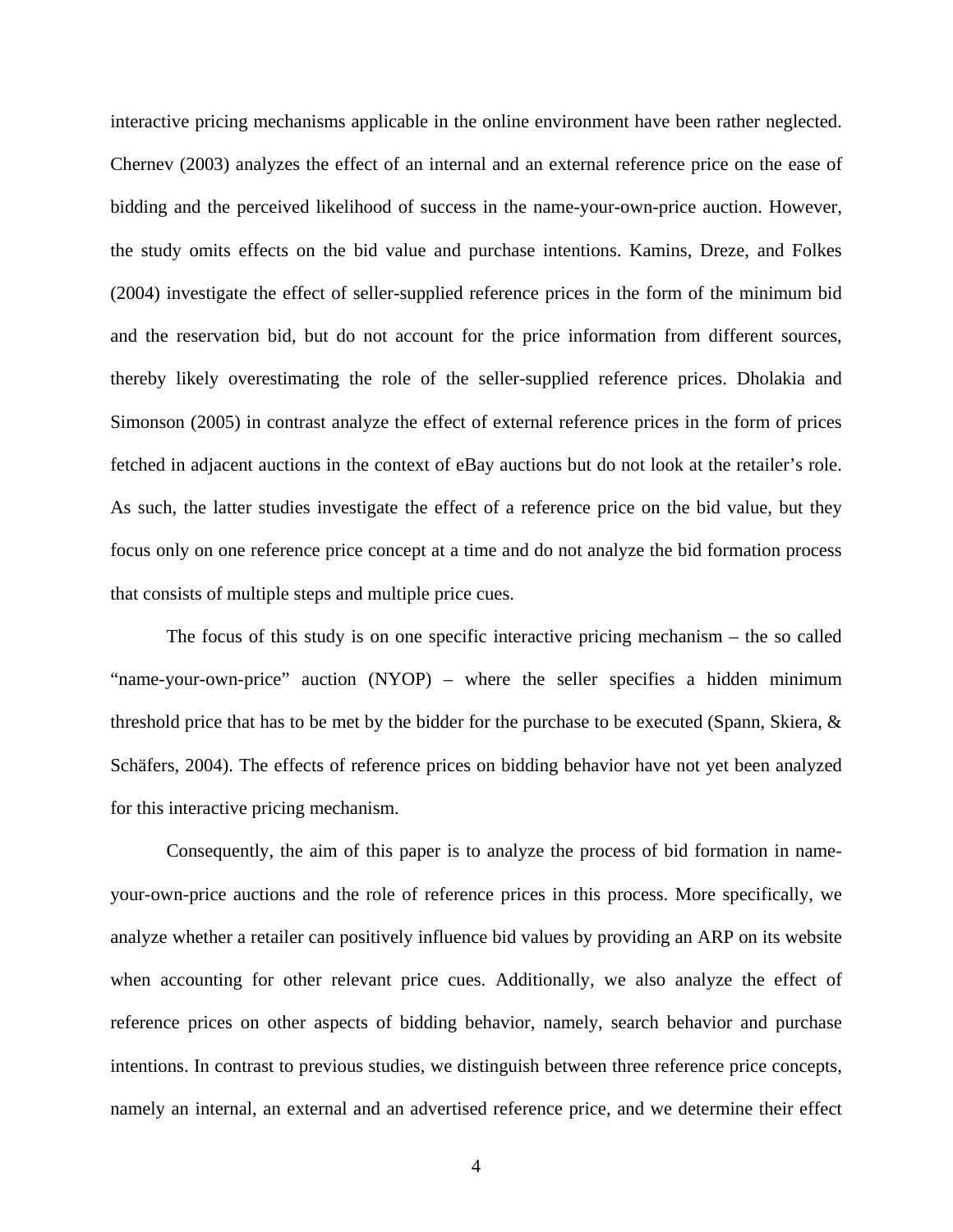on bid values. We also distinguish between both plausible and exaggerated values of the ARP as suggested by Jensen, Kees, Burton, and Turnipseed (2003) and Kamins, Dreze, and Folkes (2004).

The remainder of the paper is organized as follows. First, we develop a conceptual model for the process of bid value formation and hypotheses on how various reference price concepts influence bidding behavior in name-your-own-price auctions. Next, we present the design of an empirical study to test these hypotheses and report the results. Finally, we discuss our results and provide implications.

## **CONCEPTUAL MODEL**

A reference price is defined as a norm that serves as a neutral point for judging the actual prices (Kalyanaram & Winer, 1995). Various theories have been proposed to explain the effect of a reference price on consumer behavior, most prominently: (1) the adaptation-level theory, i.e., consumers form an "adaptation level" through exposure to past stimuli and respond to a current stimulus based on that level (Helson, 1964) and (2) the assimilation-contrast theory, i.e., a new stimulus encountered by an individual is judged against a reference point that is formed on the basis of past experience; new stimuli that are close to an adaptation level are assimilated and perceived to be closer than they actually are, while stimuli that diverge sharply from that level provide the contrast effect (Sherif, 1963).

The effect of a reference price has been extensively analyzed in the posted-price scenario where consumers face a posted price charged for the product and make a decision as to whether they accept this price and conduct a purchase or not (Kalwani, Yim, Rinne, & Sugita, 1990; Rajendran & Tellis, 1994; Winer, 1986). A significant effect exerted by reference prices on consumer behavior has been found (Kalyanaram & Winer, 1995). The results show that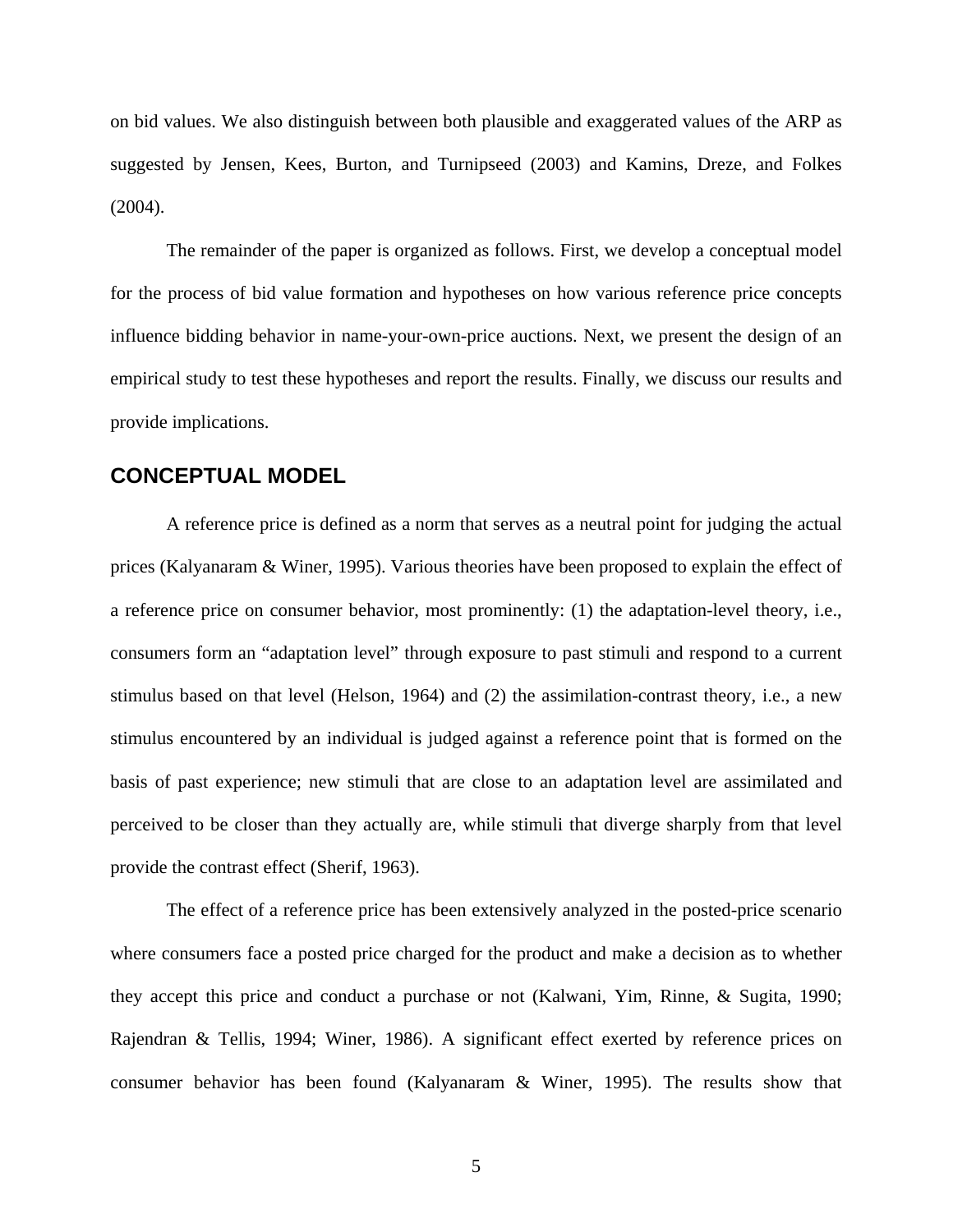consumers use reference prices to judge the current actual price of the product. Prices below the reference price are perceived to be low (relatively inexpensive) and thus regarded as gains, while prices above it are perceived to be high (relatively expensive) and thus regarded as losses (Kalyanaram & Winer, 1995).

Nevertheless, this well-documented mental mechanism of comparative price assessment does not apply in case of name-your-own-price auctions where a consumer no longer faces a posted price that she would judge against various price standards. In this case, it is the consumer who sets the price of the product by submitting her bid. Specifically, in name-your-own-price auctions the seller specifies a hidden minimum threshold price that has to be met if the purchase is to be executed. Consequently, the bid submitted by the buyer is accepted or rejected depending on whether it exceeds this hidden threshold price. As a result, the use of reference prices is different in name-your-own-price auctions. The consumer no longer compares the reference price to the actual price of the product, as there is no actual price given. Instead, the reference price plays an even more important role in a situation of product value uncertainty, as it can influence the process in which the bid value is formed and the decision whether a consumer takes part in the auction.

#### *Process of Bid Value Formation*

Previous research identified various reference prices that are likely to play an important role in the bid formation process. First, consumers have some internal price standards concerning the product they would like to purchase which are based on their previous experience or prices considered as fair (i.e., IRP). These internal standards are likely to influence consumers' product valuation and consequently constitute the basis for the bid value as they enter the interactive pricing mechanism. Since consumers may often be uncertain about their IRP (Dickson & Sawyer,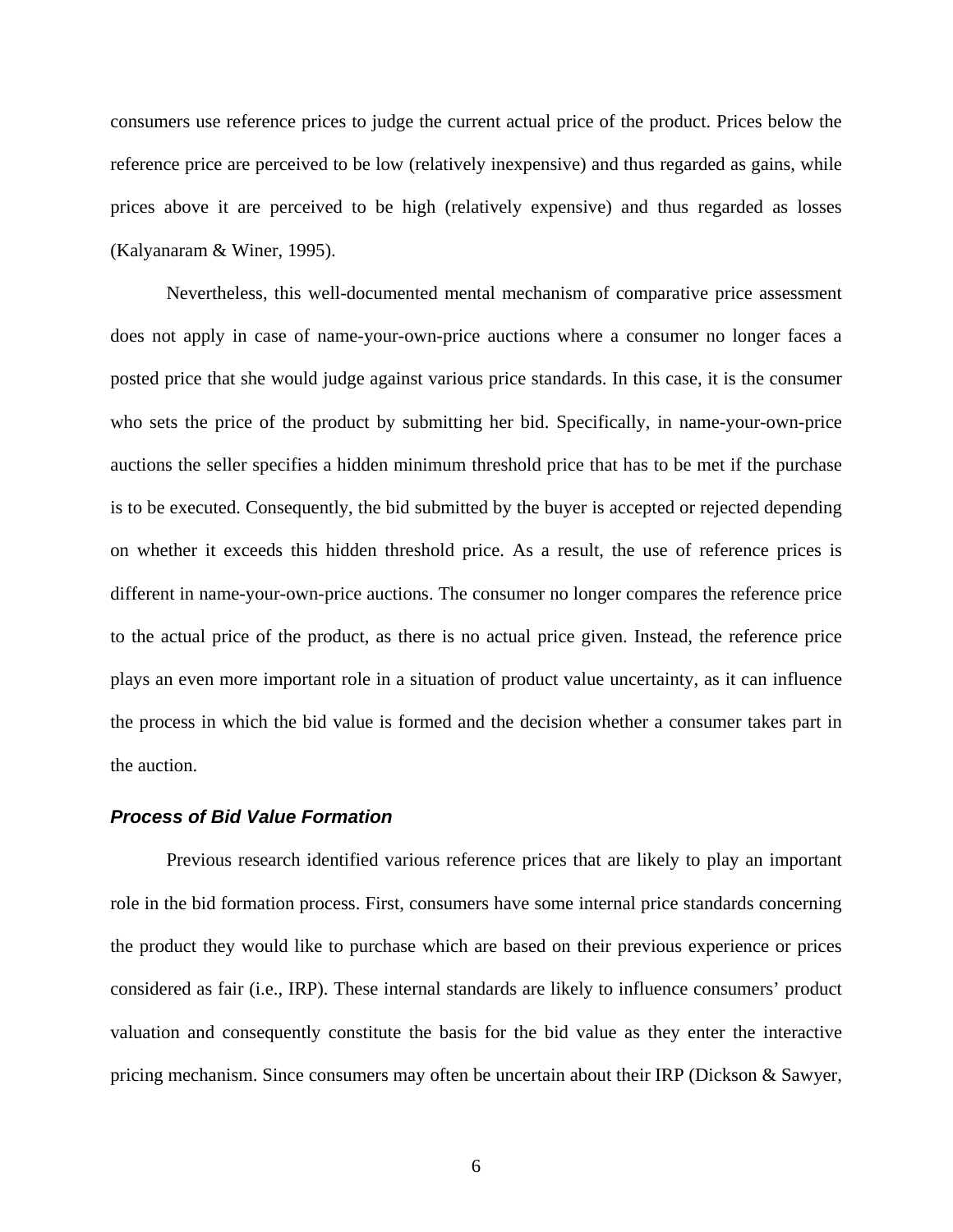1990), retailers may want to relieve this uncertainty by providing a suggested retail price. In this situation, consumers are likely to see an ARP having entered the online auction website prior to submitting the bid. Since an IRP is not constant over time, it is likely to get updated when a consumer faces new price information (Yadav & Seider, 1998). Therefore, an ARP is likely to be at least partly assimilated in the initial price beliefs (Yadav & Seider, 1998) and consequently influence the bid value. In addition, consumers may be interested in conducting an external search that would help to determine the bid. Since an IRP is formed through the past exposure to prices, it is also likely to change when a consumer faces new price information (Yadav & Seider, 1998). Therefore, additional cues in the form of prices in competing stores (i.e., an external reference price, ERP) are likely to be perceived as relevant and be assimilated in the initial price beliefs (Yadav & Seider, 1998). Hence, an ERP is also likely to influence the bid value.

As a result, the final bid value will not depend on one specific price cue, but various price information will play a role in the bid formation process. Below we present the process of bid formation that consists of the following stages: (1) formation of an IRP for the product of interest which constitutes the basis for the bid value, (2) assimilation of an ARP encountered on the online auction website, (3) assimilation of an ERP resulting from search behavior, and (4) bid formation and submission. Each stage contributes to the final bid (see Figure 1). Below, we analyze each stage of the bid formation process in more detail and derive hypotheses for the effects of the three reference price concepts existing in the literature on the bid value: an internal reference price, an external reference price, and an advertised reference price.

-- Please insert Figure 1 about here --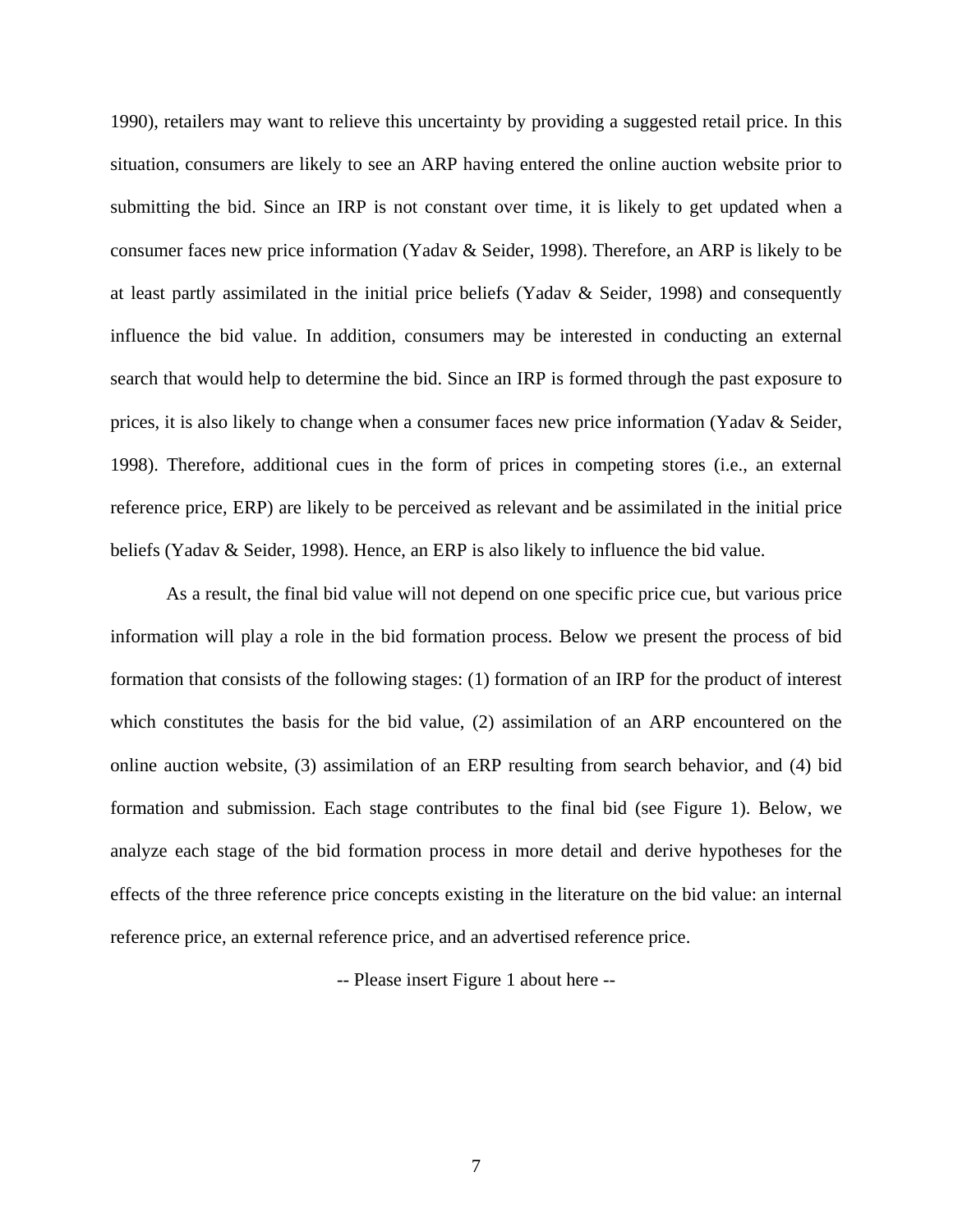### *Hypotheses*

An internal reference price is the price that a consumer has in her memory and that is formed on the basis of past experience. Often, the IRP is also considered as the average (e.g., Biswas & Blair, 1991), expected (Winer, 1986) or fair market price. In the name-your-own-price auction, consumers are likely to use their past price experience as well as their perception of a fair price as basis when determining the bid value. Additionally, the effect of an internal reference price on the bid value can be derived from Thaler (1985), who postulates that the total value of the product consists of two components: (1) acquisition utility, which is a measure of the value of the product purchased relative to its price and (2) transaction utility, defined as the difference between the price paid and the internal reference price for the product (Thaler, 1985). According to Thaler's theory, the overall perceived value of a product that a consumer is considering to purchase can be affected by that consumer's internal reference price. Empirical studies provide support for this notion. Ranyard, Charlton, and Williamson (2001) find that an internal reference price influences the product valuation. Consequently, we propose that an internal reference price will have a positive effect on the bid value.

#### *H1. An internal reference price (IRP) will have a positive effect on the bid value.*

Often, however, consumers may be uncertain about their IRP or may not have an IRP at all (Dickson & Sawyer, 1990). Research shows that buyers' ability to recall prices is generally poor (Dickson & Sawyer, 1990) and recalling prices requires cognitive effort. As a result, consumers may lack a benchmark for their bid determination process (Chernev, 2003) and may suffer from considerable product value uncertainty. In order to diminish this value uncertainty but also in an attempt to influence consumers initial price beliefs and increase the submitted bids, the retailer may provide a suggested regular price on his website, i.e., an advertised reference price.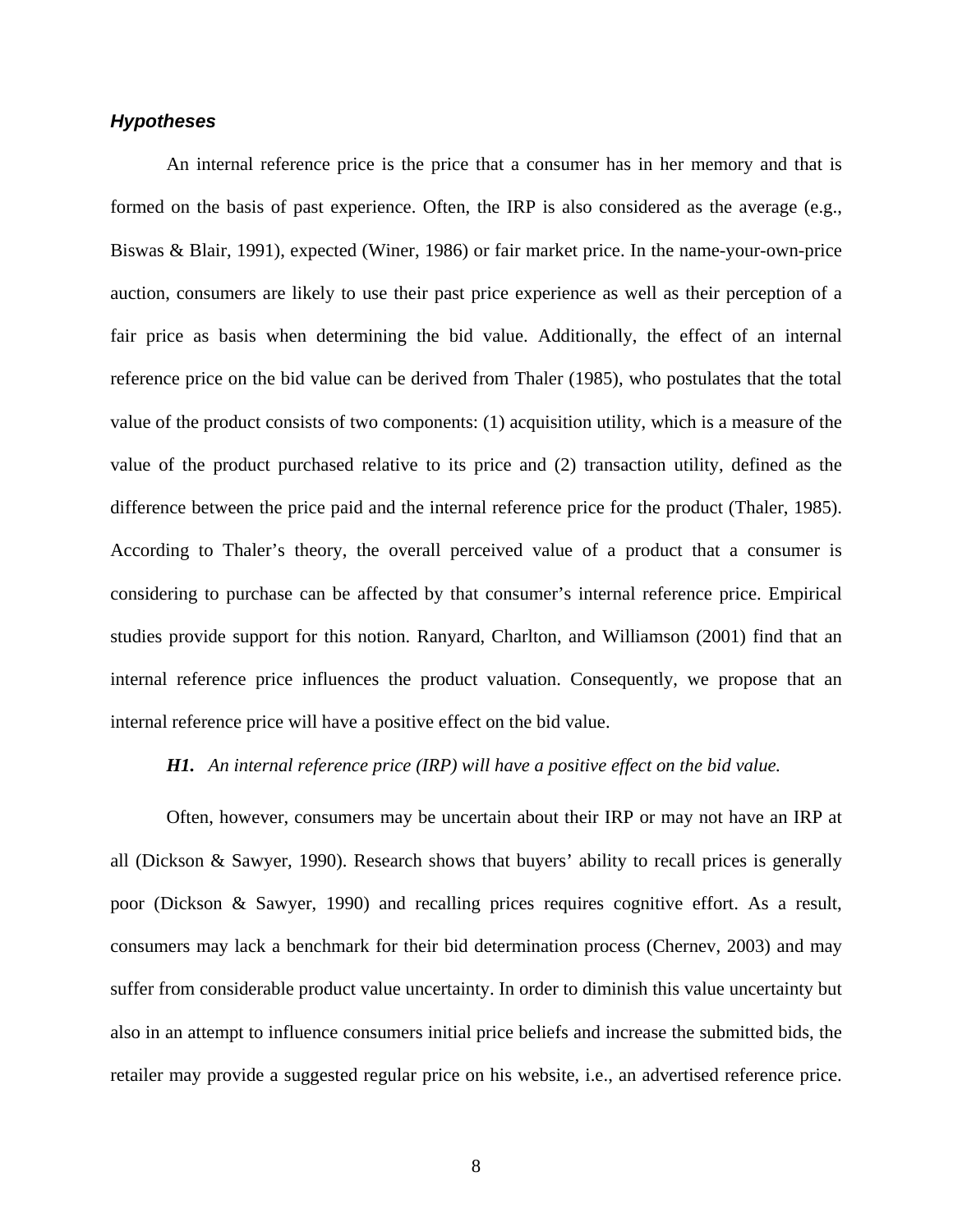For the consumer, an ARP will serve as a benchmark or an anchor but also as a signal for the value that the seller places on the product (Kamins, Dreze, & Folkes, 2004) which helps to determine the bid value. This strategy is beneficial for the retailer as the buyer's valuation of the product is not constant but changes as she obtains more information about the price range prevailing in the market (Monroe, 2003). Yadav and Seider (1998) propose that a consumer who encounters new price information in the form of an ARP is likely to update her prior price beliefs. As a result, facing an ARP, consumers change their initial price beliefs by assimilating the difference between the ARP and their IRP, especially in the situation of a salient and easily accessible ARP provided prior to bidding.

Support for this notion and a significant effect of seller-supplied reference prices has been provided both in the posted-price scenario (e.g., Urbany, Bearden, & Weilbaker, 1988) as well as in the context of online auctions (Kamins, Dreze, & Folkes, 2004). Consumers, however, react not to absolute prices, but to relative prices (Krishnamurthi, Mazumdar, & Raj, 1992). Thus, an ARP will have a positive effect on the product value estimation only when it is higher than the initial IRP. Otherwise, the product value estimation is likely to decrease. Consequently, this influences the bid value.

## *H2a. An advertised reference price (ARP) will have a positive effect on the bid value if it is higher than the initial IRP.*

## *H2b. An advertised reference price (ARP) will have a negative effect on the bid value if it is lower than the initial IRP.*

When providing an ARP, the retailer has a wide choice of different values, both plausible and implausible ones. A plausible reference price that falls in the consumer's assimilation region is likely to be accepted and thus influence the bid value. In contrast, an exaggeratedly high ARP may lie too far away from the initial standards and therefore be perceived with skepticism. The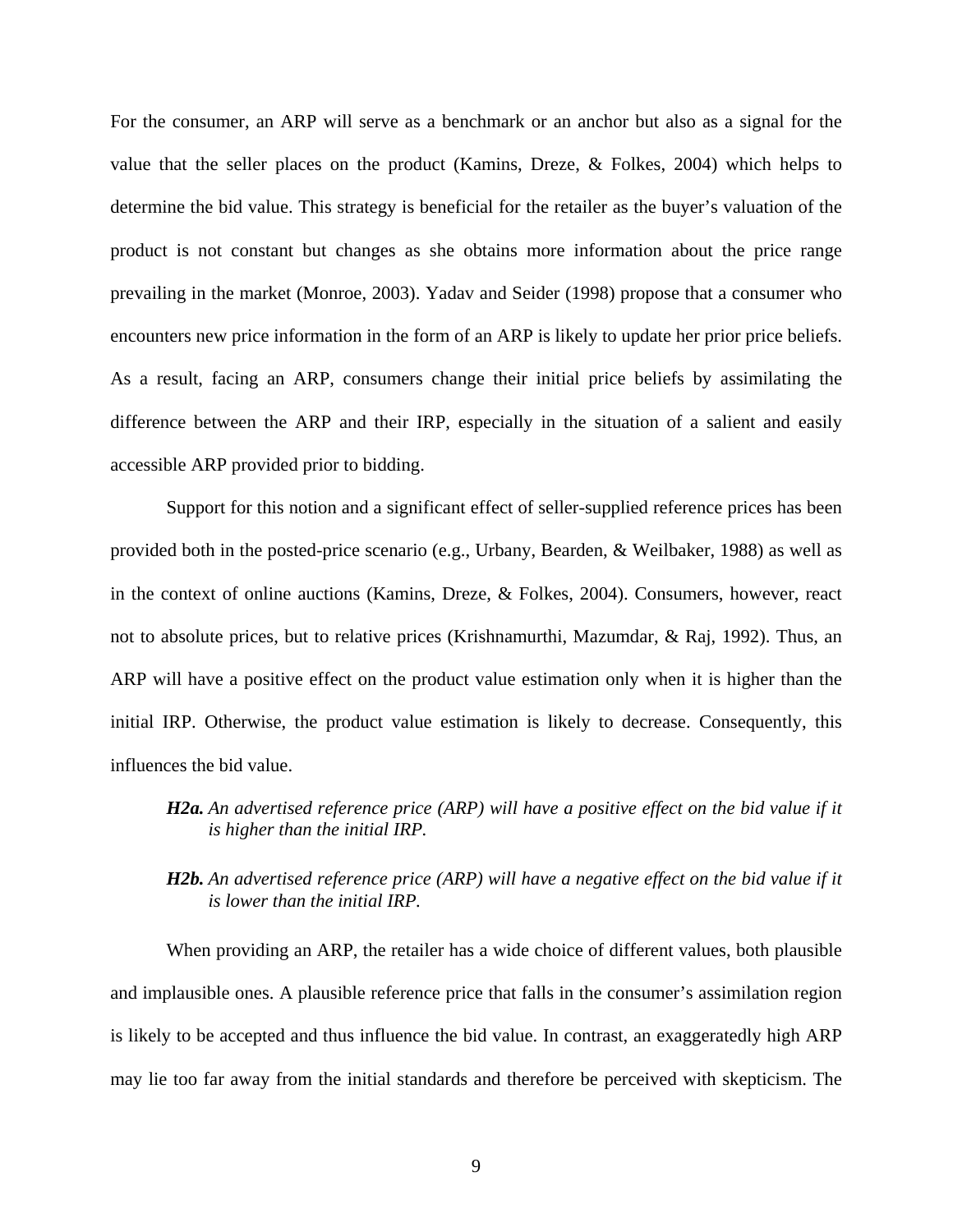assimilation-contrast theory suggests that if an ARP is too high, consumers are likely to reject it and it might thus not have any effect at all on the bid value. On the other hand, the anchoring and adjustment framework suggests that even very high and irrelevant anchors may influence the bid value since consumers do not adjust enough.

Empirical studies show that an exaggerated ARP, even though often discounted by consumers, may still increase their perceptions of the product value (e.g., Compeau & Grewal, 1998; Monroe, 2003; Urbany, Bearden, & Weilbaker, 1988). Chandrashekaran and Grewal (2003) provide support for the nonlinear relationship between the deviation of an ARP from an IRP and the extent of change in the IRP resulting from this difference. As long as the ARP is relatively low, consumers assimilate much of the information. When the ARP rises above the initial IRP, consumers begin to view the ARP with increased skepticism, but still assimilate part of it. In other words, as an ARP increases relative to the IRP, the extent of the difference absorbed into the IRP diminishes.

Nevertheless, an exaggerated ARP may still have a more favorable effect on the bid value than a plausible ARP (Biswas, 1992; Biswas & Blair, 1991; Burton, Lichtenstein, & Herr, 1993; Lichtenstein, Burton, & Karson, 1991)*.* A plausible reference price may decrease the product valuation among some buyers, depending on whether the ARP is higher or lower than their initial belief (Biswas & Blair, 1991). An exaggeratedly high ARP, that is more likely to be higher than the IRP, can thus increase the product valuation and the bid value. Therefore, we argue that an exaggerated ARP will have a stronger positive influence on the bid value than a plausible ARP. This effect will be most visible when consumers perceive the ARP as believable. Whereas Urbany, Bearden, and Weilbaker (1988) show that in accordance with anchoring effects even an unbelievable ARP influences consumer behavior, we expect the hypothesized effect to be of a limited strength if an ARP is perceived as not believable.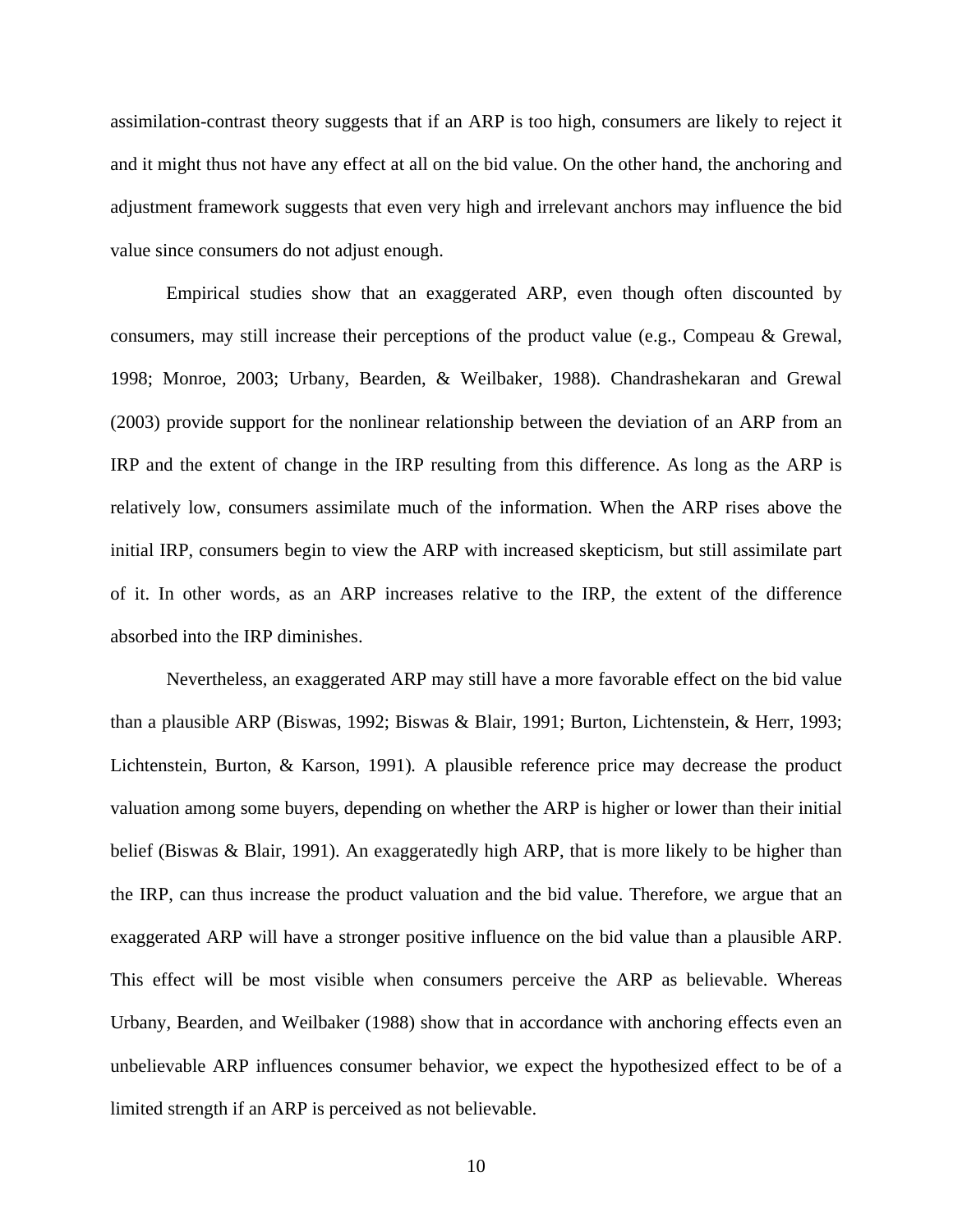## *H3a. An exaggerated ARP will have a greater influence on the bid value than would a plausible ARP.*

#### *H3b. Believeability of the ARP will moderate the effect of the ARP level on the bid value.*

In order to further decrease the uncertainty and ease the bidding process consumers may undertake search for an external reference price. An external reference price may be constituted by a current price of the brand chosen on the last purchase occasion; it may be the lowest, the highest or the average market price; or it may be the price charged for a given product in a different store (Della Bitta, Monroe, & McGinnis 1981; Hardie, Johnson, & Fader 1993; Klein & Oglethorpe 1987; Mazumdar & Papatla, 1995; Rajendran & Tellis, 1994).

Similarly as in case of an ARP, the consumer is likely to revise her prior price beliefs as she encounters new price information (Yadav & Seider, 1998). Since an IRP is composed of the past prices, any current price should consequently update a consumer's IRP. The prices at the competitive stores may be especially important, because they help to assure that a consumer does not overbid and does not pay more than she would pay elsewhere. As an ERP is likely to have an influence on an IRP, we therefore can expect that it is likely to play a role also in the bid formation process.

Empirical studies indicate a significant effect of an ERP on consumer behavior both in the posted-price scenario (Hardie, Johnson, & Fader, 1993; Kumar, Karande, & Reinartz, 1998; Mazumdar & Papatla, 1995; Rajendran & Tellis, 1994) as well as in the context of eBay auctions (Dholakia & Simonson, 2005). Again, however, consumers do not perceive prices in terms of absolute values, but instead compare them to their IRP. Biswas and Blair (1991) argue that the effect of an ERP will be positive when it exceeds an IRP and negative when it is lower than an IRP.

11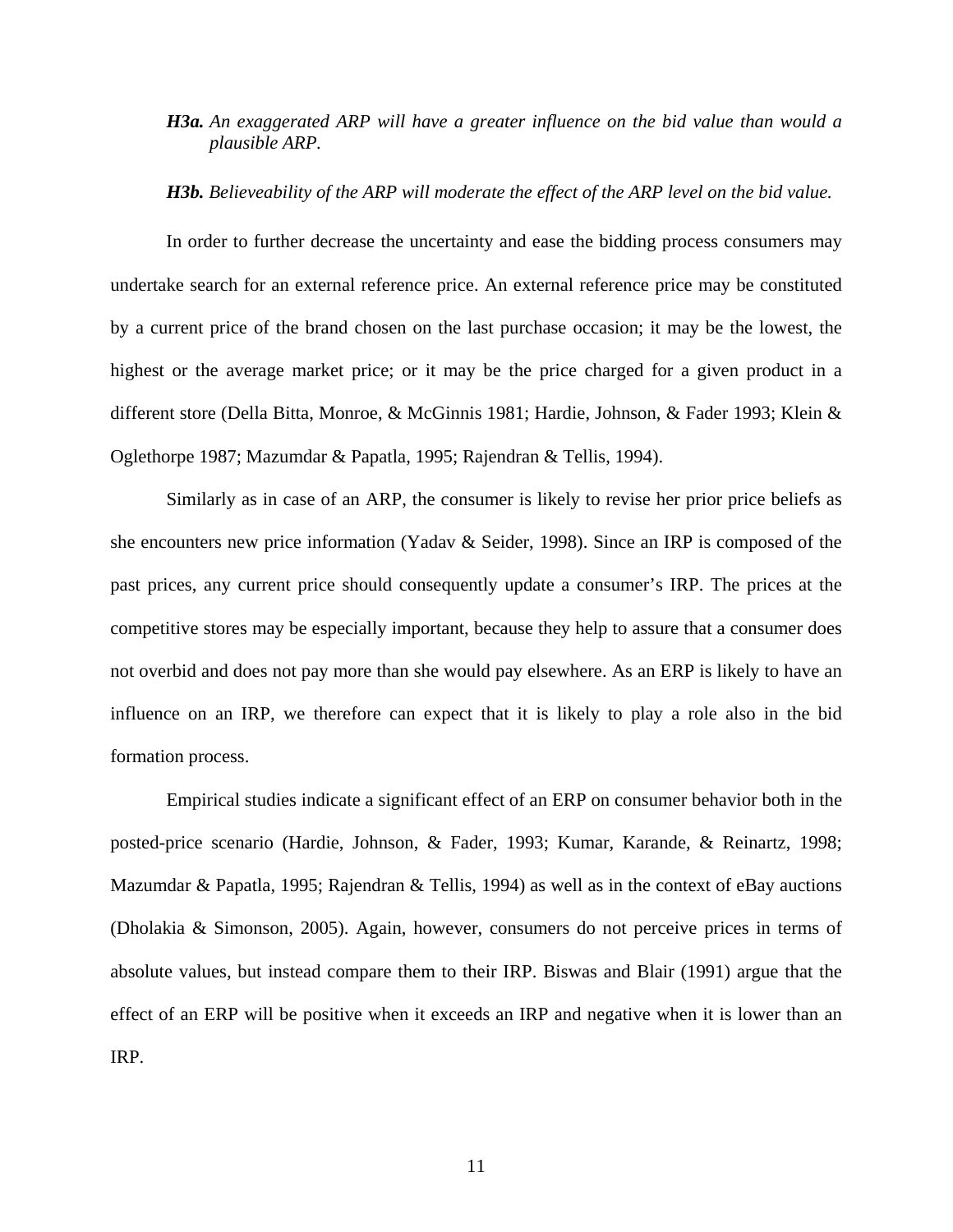- *H4a. An external reference price (ERP) will have a positive effect on the bid value if it is higher than the initial IRP.*
- *H4b. An external reference price (ERP) will have a negative effect on the bid value if it is lower than the initial IRP.*

By providing an ARP retailers may influence consumer search behavior, which is likely to have a strong impact on name-your-own-price retailers. The low cost of doing business on the Internet, the great number of competitors and the ease of making price comparisons all tend to drive prices down on the Internet (Zettelmeyer, 2000). Thus, consumers who conduct search are likely to find rather low prices, leading to a lower bid. Consequently, the retailer may want to deter consumers from conducting external search. By providing an ARP on its website, the seller can decrease value uncertainty and thus decrease the need to undertake external search (Urbany, 1986). Previous research in the posted-price scenario shows that when buyers are exposed to an ARP, their willingness to conduct additional search decreases, as the perceived benefits of search are lower than the costs of search (Della Bitta, Monroe, & McGinnis, 1981; Urbany, Bearden, & Weilbaker, 1988). Since the propensity to undertake search online has been shown to be similar to the propensity to undertake search offline (Jensen, Kees, Burton, & Turnipseed, 2003), we propose that the presence of an ARP will decrease the magnitude of external price search.

Nevertheless, when facing an exaggerated ARP, consumers may start to question its credibility and may feel deceived. Burman and Biswas (2007) argue that when facing unreasonable surcharge some consumers are likely to enter a correction phase in order to evaluate the provided information in more detail. The contrast between the initial evaluation and the exaggerated ARP is likely to increase the value uncertainty, rather than relieve it. As a result, this increased feeling of uncertainty may motivate consumers to conduct additional external search, especially in the online environment, where conducting search imposes very low cost.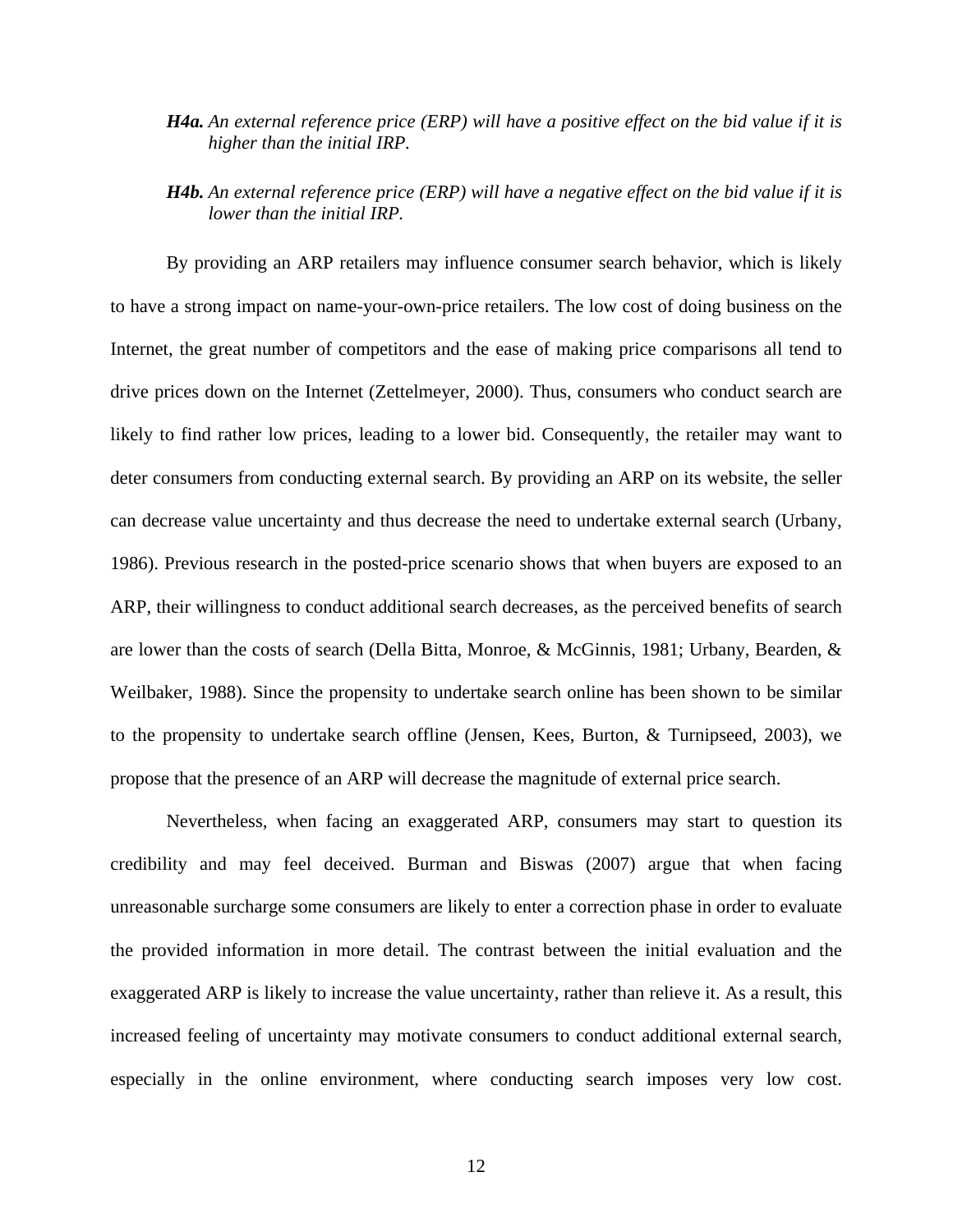Consequently, we propose that presence of a plausible ARP is likely to decrease search, whereas presence of an exaggerated ARP is likely to increase search.

- *H5a. The magnitude of price search will be lower in the presence of a plausible advertised reference price (ARP).*
- *H5b. The magnitude of price search will be higher in the presence of an exaggerated advertised reference price (ARP).*

So far, we discussed potential advantages of including an ARP on the retailer's website. However, the online environment enables consumers to conduct easy and fast search as well as provides access to an abundance of detailed product information (Zettelmeyer, 2000). Therefore, many consumers may still conduct some external search in spite of the presence of an ARP. In addition, unlike at bricks-and-mortar stores the consumer can easily find the prices of exactly the same product charged in different stores, and not just the prices of similar products. Compared to an ERP, which is a result of consumers' external search, a seller-supplied ARP can be regarded as less credible due to the possible manipulation from the seller's side (e.g., Grewal & Compeau, 1992). Furthermore, an ERP may be more valuable for consumers because it is objective, stems from different sources and constitutes a price at which the product can be actually bought elsewhere as opposed to an ARP. Krishnan, Biswas, and Netemeyer (2006) show that the more valuable the information is, the stronger its effectiveness. As a result, if consumers have access to an ERP, they are more likely to rely on it than on an ARP.

This proposition is in line with the findings of Grewal, Marmorstein, and Sharma (1996) and Krishnan, Biswas, and Netemeyer (2006). The authors distinguish between within-store price cues (i.e., sale price is compared with previous price, analog to an ARP) and between-store price cues (i.e., sale price is compared with competitor's price, analog to an ERP) and show that between-store cues are more effective than within-store cues when cues are concrete in nature.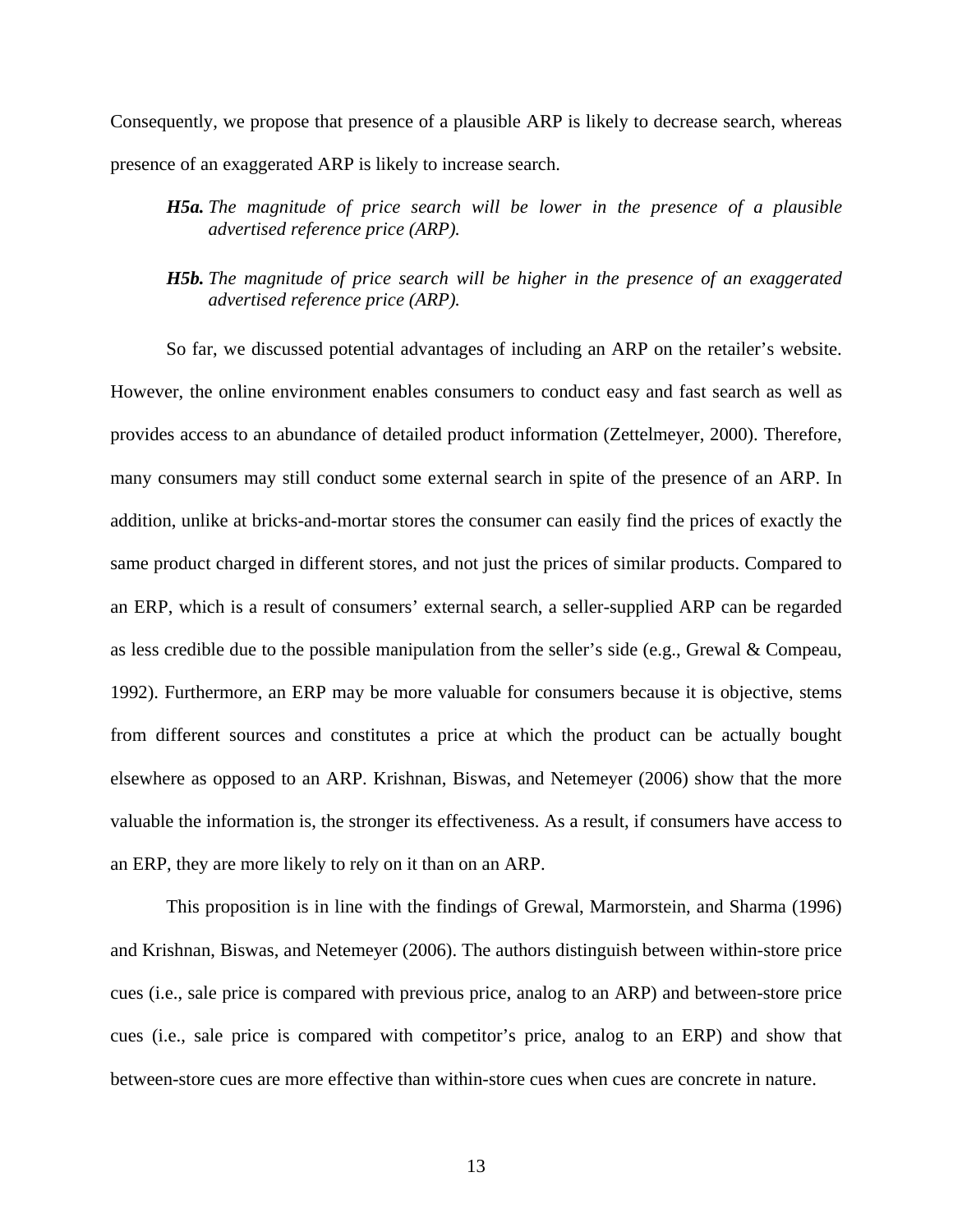While the effect of an ERP may only apply to a limited extend at eBay auctions due to the binding role of the minimum bid and a reservation price (Kamins, Dreze, & Folkes, 2004), we expect it to play an important role in name-your-own-price auctions. Therefore, we hypothesize that in NYOP an ARP has a smaller influence on the bid value in the presence of an ERP.

### *H6. An advertised reference price (ARP) will have a smaller effect on the bid value in the presence of an external reference price (ERP).*

In the posted-price scenario an ARP has been found to increase purchase intentions (e.g., Urbany, Bearden, & Weilbaker, 1988) because it increases the transaction utility when compared to an actual selling price (Thaler, 1985). In online interactive pricing mechanisms, however, the role of an ARP changes. In the absence of an actual selling price, a seller-provided ARP signals the value of the product but also conveys information about the expected threshold price and the value required for a successful bid. Consequently, consumers with a product valuation below a seller-provided ARP are less likely to take part in the auction. The results of Kamins, Dreze, and Folkes (2004) support this notion. The authors show that in the presence of seller-supplied reference prices the number of auction participants is significantly lower. Moreover, a higher ARP makes consumers expect a higher threshold price of the seller, which decreases consumer surplus and may therefore further decrease purchase intentions. Additionally, if consumers have access to an ERP they can compare it to the ARP. Due to relatively low prices online (Brynjolfsson & Smith, 2000; Zettelmeyer, 2000), an ERP may be lower than an ARP and thus elicit a feeling of deception and price unfairness with respect to the seller-provided ARP. Previous research has shown that unfair price perceptions decrease purchase intentions (e.g., Campbell, 1999). In a similar vein, Burman and Biswas (2007) argue that facing unreasonably high surcharge costs, consumers may engage in further processing and question the offer. Their results show that consumers react negatively to unreasonably high surcharges in that they present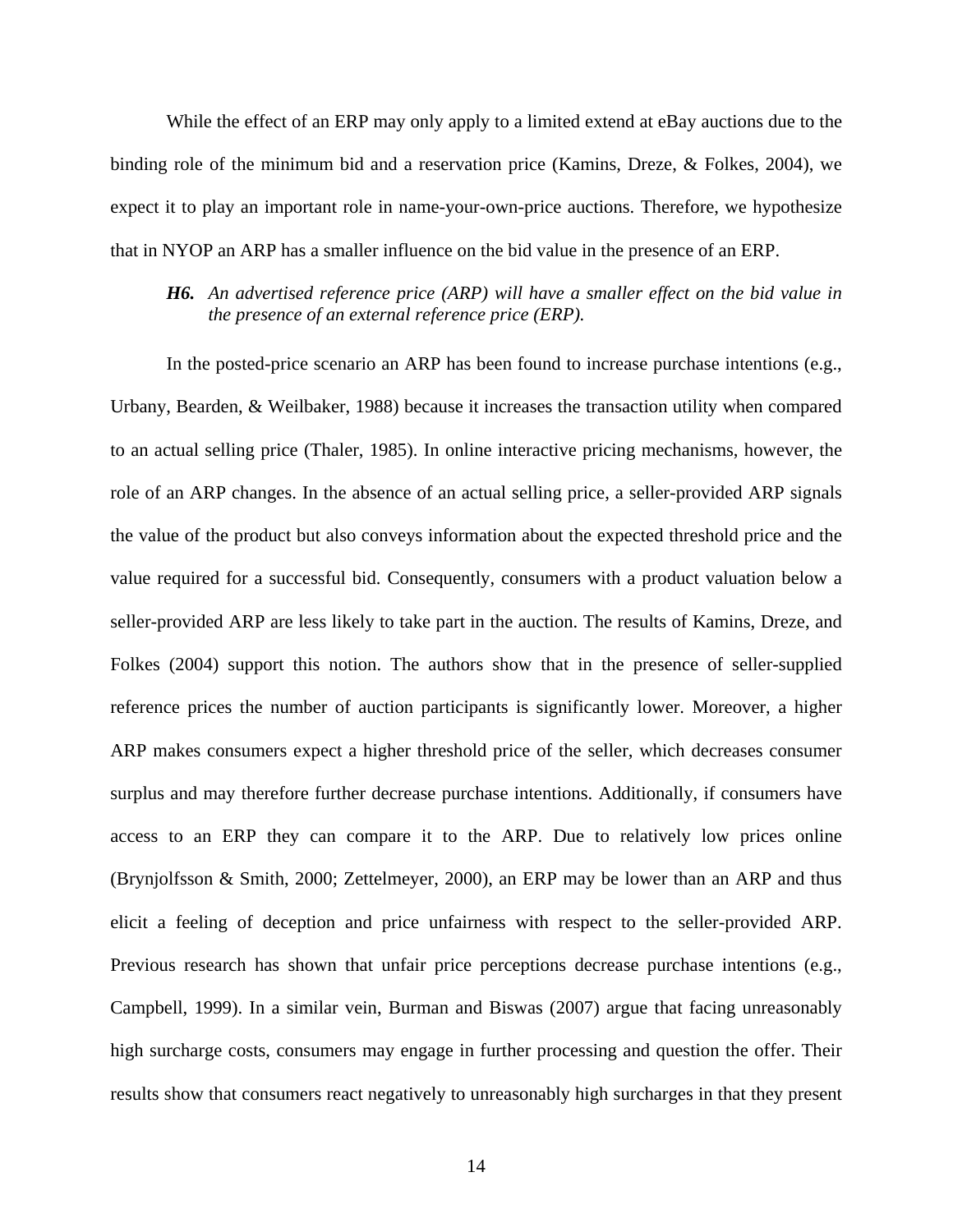a lower willingness to purchase (Burman & Biswas, 2007). Therefore, we propose that presence and high values of an ARP will have a negative effect on purchase intentions.

- *H7a. Presence of an ARP will have a negative influence on purchase intentions in nameyour-own-price auctions.*
- *H7b. The higher the level of an ARP, the lower the purchase intentions in name-yourown-price auctions are.*

## **EMPIRICAL STUDY**

The aim of the study is to analyze the effect of various reference price concepts on bidding behavior, i.e., on the bid value and purchase intentions in order to test the hypotheses developed in the previous section. To do this, we conduct a computer-assisted laboratory experiment in which participants are provided with different levels of an ARP including no ARP at all and are allowed to search for an ERP on the Internet. Consequently, an ERP in this study results from online search conducted by the participants. Further, we analyze bid value, actual search behavior and purchase intentions as well as the interaction effects between an ARP and an ERP. Two different products are included in the design: running shoes and an mp3 player. We run separate between-subject analyses for two analyzed products with the second product serving as a replicate for checking the robustness of the results.

## *Methodology*

Respondents were gathered in groups of 20 in a room where everyone was provided with his or her own computer with Internet access. The survey consisted of three parts. First, participants received two color pictures of two products, running shoes and an mp3 player with the short product description below the picture and were asked to familiarize themselves with the description. The products were chosen in order to having both a search product (mp3 player) and an experience product (running shoes). Having seen the products, participants received a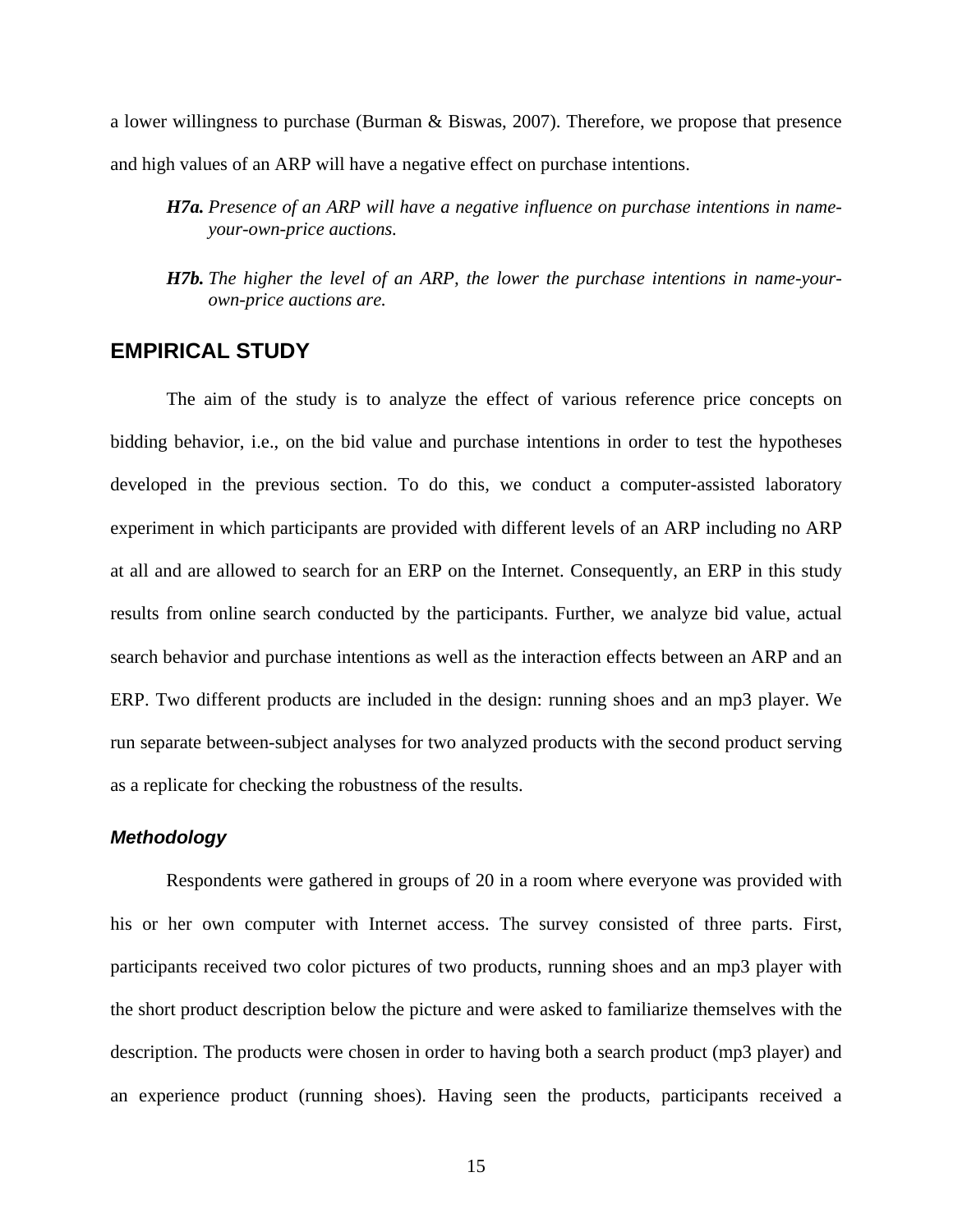questionnaire where they were asked to state their IRP in the paper and pencil conditions: "How much do you expect the price of the product to be if it is not on promotion?" based on Lichtenstein and Bearden (1989) and Kalwani and Yim (1992). In addition, we asked participants how familiar they were with the respective product (1 - very unfamiliar, 5 - very familiar) (Biswas & Blair, 1991). Having filled in and returned the first part, participants could participate in the second part. A short description of the name-your-own-price auction was provided in order to introduce respondents to the auction rules. After reading the description, respondents were asked to submit a single bid for the products, using paper and pencil conditions. In other words, respondents were asked to report how much they would be willing to bid for the presented products: "How much would you bid for this product in the name-your-own-price online auction?".

We randomly assigned participants to nine experimental treatments in which we manipulated an ARP for each product: (1) a plausible ARP for shoes and no ARP for the mp3 player, (2) an exaggerated ARP for shoes and no ARP for the mp3 player, (3) no ARP for shoes and a plausible ARP for the mp3 player, (4) an exaggerated ARP for shoes and a plausible ARP for the mp3 player, (5) no ARP for shoes and an exaggerated ARP for the mp3 player, (6) a plausible ARP for shoes and an exaggerated ARP for the mp3 player, (7) a plausible ARP for shoes and a plausible ARP for the mp3 player, (8) an exaggerated ARP for shoes and an exaggerated ARP for the mp3 player, and lastly (9) no ARP for shoes and no ARP for the mp3 player. The values for the plausible ARP were set at the average level of the prices found in online and offline stores (99.99  $\epsilon$  and 69.99  $\epsilon$  for running shoes and the mp3 player, respectively). The exaggerated ARP was created by doubling the plausible ARP (199.99  $\epsilon$  and 139.99  $\oplus$ . The results of a pre-test conducted with twenty participants confirmed the values.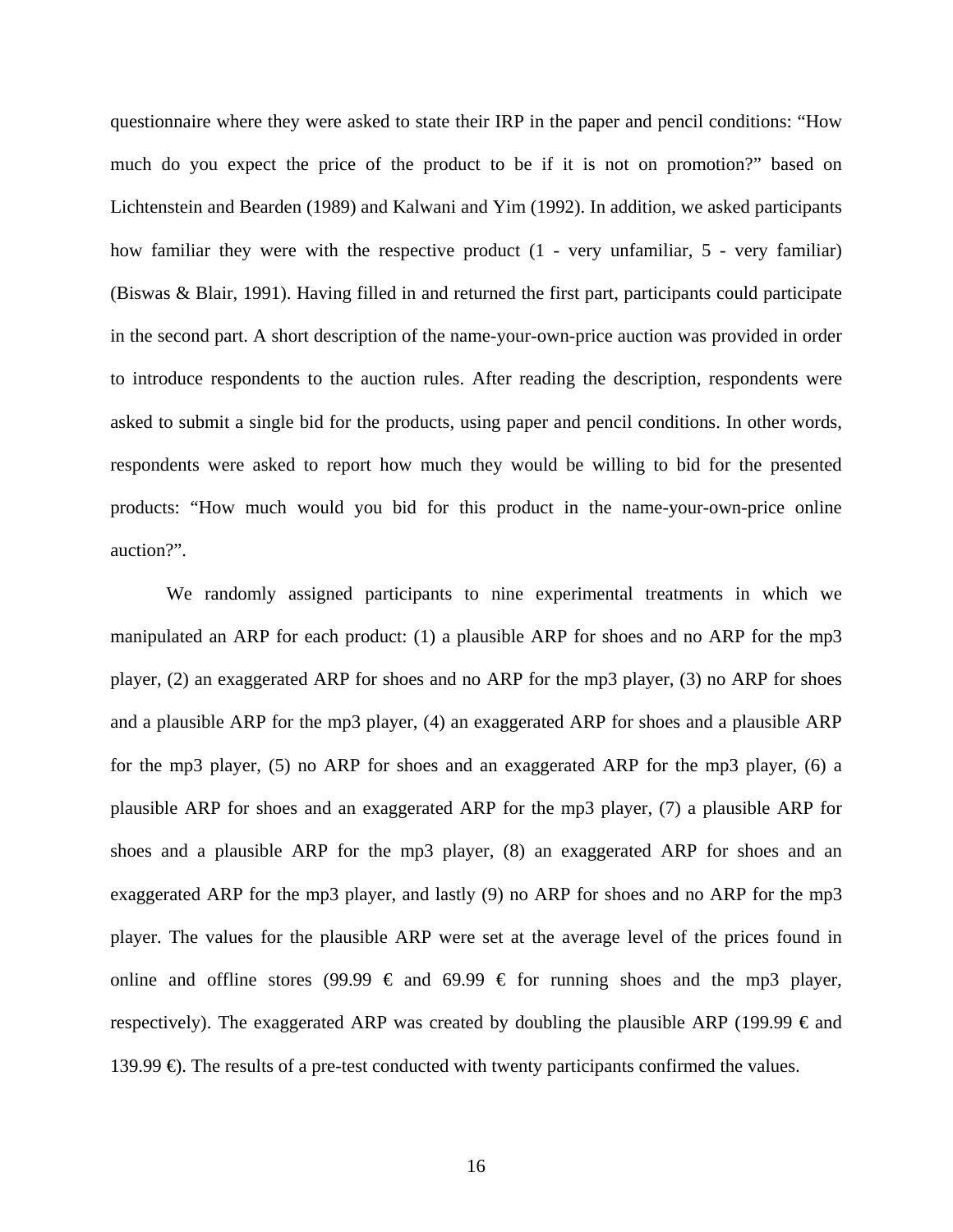The participants were given five minutes to familiarize themselves with the NYOP auction description and ten minutes to determine their bids for both products. They were instructed that during that time they were allowed to search the Internet, but were not obliged to do so. After submitting a bid, questionnaires from the second part were collected.

In the third part, the participants received an additional survey with questions about their perception of believability of the ARP, i.e., (1) whether the price provided was realistic, (2) whether the price demanded was most likely to be the average market price, (3) whether the seller could be regarded as trustworthy, and (4) whether the price provided was dubious (5 point Likert scale,  $1$  – strongly disagree,  $5$  – strongly agree) based partly on Biswas and Blair (1991), Compeau, Grewal, and Chandrashekaran (2002), Lichtenstein and Bearden (1989), Lichtenstein, Burton, and Karson (1991), and Urbany, Bearden, and Weilbaker (1988). In addition, we asked about search behavior: (1) How extensively have you searched the Internet for the prices?  $(1$ not at all, 5 – very extensively), (2) How many websites have you visited while looking for a price? (3) How many different retailers have you checked?, and (4) What was the average price resulting from your online search? Finally, we asked about purchase intentions (1 – purchase very unlikely, 5 – purchase very likely) (Grewal, Monroe, & Krishnan, 1998). Altogether, 180 participants took part in the experiment (undergraduates and graduates studying at a large Western European university). One flight ticket within Europe, two vouchers for 20  $\epsilon$  and eight cinema vouchers for 5  $\epsilon$  were offered as an incentive to participate in the experiment.

#### *Results*

We start with the manipulation check. We use the four questions about the reference price's perceived believability to form the factor "believability" (Cronbach alpha is equal to .88 and .90 for shoes and the mp3 player, respectively). The results show that a plausible ARP was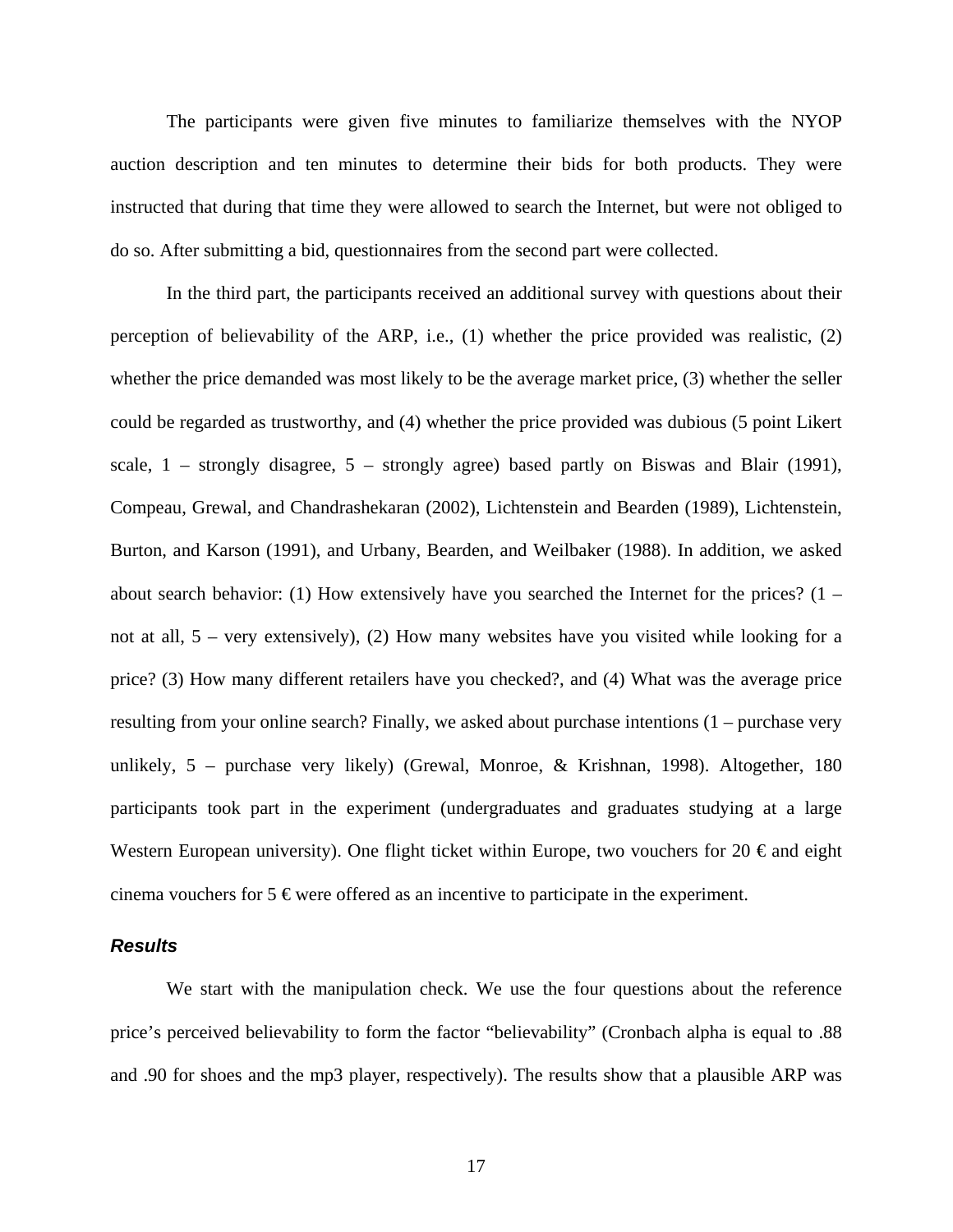perceived to be significantly more believable than an exaggerated ARP with both running shoes and the mp3 player  $(p<.01)$ . Therefore, we conclude that our ARP-level manipulation was successful. The average reported IRP was 106.08  $\epsilon$  for shoes and 74.30  $\epsilon$  for the mp3 player.

Among all 180 participants, 123 undertook external search in case of shoes, finding an average ERP of 84.11  $\epsilon$  and 114 undertook external search in case of the mp3 player, finding an average ERP of 68.11  $\epsilon$  Among those who undertook search, the average number of websites visited was 2.30 for shoes and 2.06 for the mp3 player. These results are higher than the results found by Johnsohn, Moe, Fader, Bellman, and Lohse (2004), who came up with an average number of websites visited of between 1.2 and 1.8, depending on the product category. The average bid value is equal to 86.72  $\epsilon$  and 59.53  $\epsilon$  for shoes and the mp3 player, respectively. Across all 9 treatment conditions, the lowest average bid for shoes equal to 73.59  $\epsilon$  was observed in the condition (3) where no ARP for shoes and a plausible ARP for the mp3 player was provided (see Table 1). The highest average bid value for shoes of 107.85  $\epsilon$  was observed in condition (2) with an exaggerated ARP for shoes and no ARP for the mp3 player. The lowest average bid for the mp3 player equal to 52.77  $\epsilon$  was observed in the condition (1) with a plausible ARP for shoes and no ARP for the mp3 player. The highest average bid value for the mp3 player equal to 67.95  $\epsilon$  was observed in condition (6) with a plausible ARP for shoes and an exaggerated ARP for the mp3 player.

#### -- Please insert Table 1 about here --

In our conceptual model, we posit that the bid formation process consists of several stages where different reference price concepts are likely to influence the bid value. Therefore, we first analyze the deviations of the bid value from an IRP, ERP, and ARP in order to see the extent to which various reference prices were assimilated in the bid value. A similar analysis was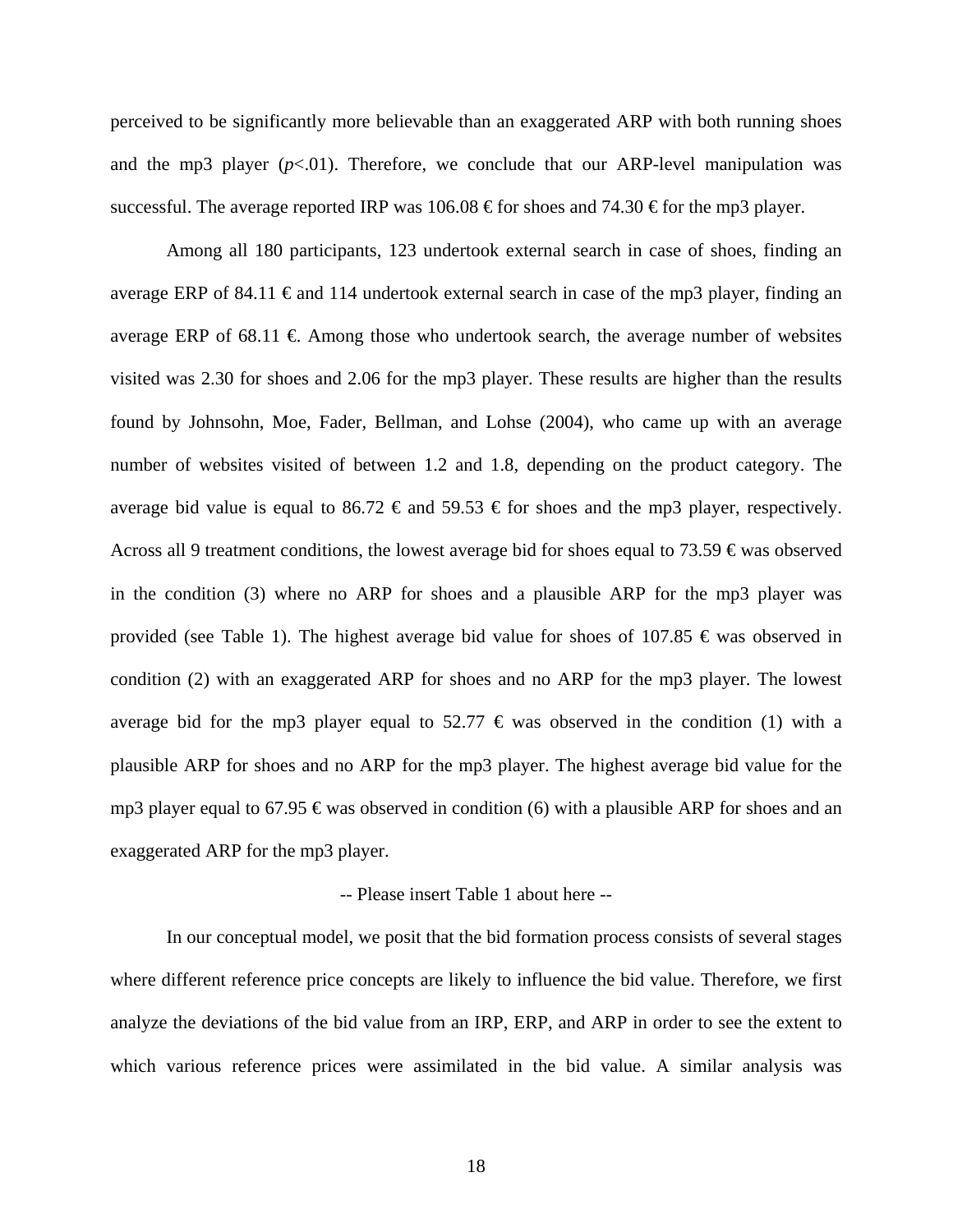conducted by Chandrashekaran and Grewal (2003) and Yadav and Seider (1998) who inspect the differences between an ERP and an IRP measured after exposure to an ERP.

The results show a very interesting pattern. The difference between the bid value and the IRP varies a lot depending on presence and level of an ARP and an ERP which indicates that the bid value does not only depend on the IRP but the ARP and the ERP also play an important role in the bidding process (see Table 2). Further, Table 2 shows that different reference prices are assimilated to a different extent. In a situation when respondents conducted search and found a low ERP (i.e., lower than their initial IRP), they assimilated the ERP almost completely and submitted the bid at the level of the low ERP making only slight adjustments. As a result, the difference between the ERP and the bid is very small (i.e., -2.56 to 7.91 for shoes and .50 to 5.09 for the mp3 player) and it is mostly the ERP that drives the bid value. In a situation when respondents found a high ERP (i.e., higher than the initial IRP), they were less likely to assimilate it and consequently the difference between the ERP and the bid value is much higher. In fact, in presence of a high ERP respondents were more likely to base their bid on their initial IRP than on the ERP. This is especially visible in case of the mp3 player where the difference between the IRP and the bid value varies between -2.83 and 20.10 whereas the difference between the ERP and the bid value varies between 15.69 and 30.00. In the absence of an ERP, respondents mostly based their bid on the ARP if it was lower than their initial IRP and on the IRP if the ARP was higher than the initial IRP. These results show that consumers' bids are driven mostly by an ERP and then by an ARP but only when these are lower than their initial IRP. Otherwise, an IRP was used as basis for the bid value. Lastly, whereas in case of both an ERP and an ARP, the bid value lies always below the reference price, it did exceed an IRP in three cases for both products: (1) when an ARP was higher than an IRP and no ERP was searched for, (2) when an ERP was higher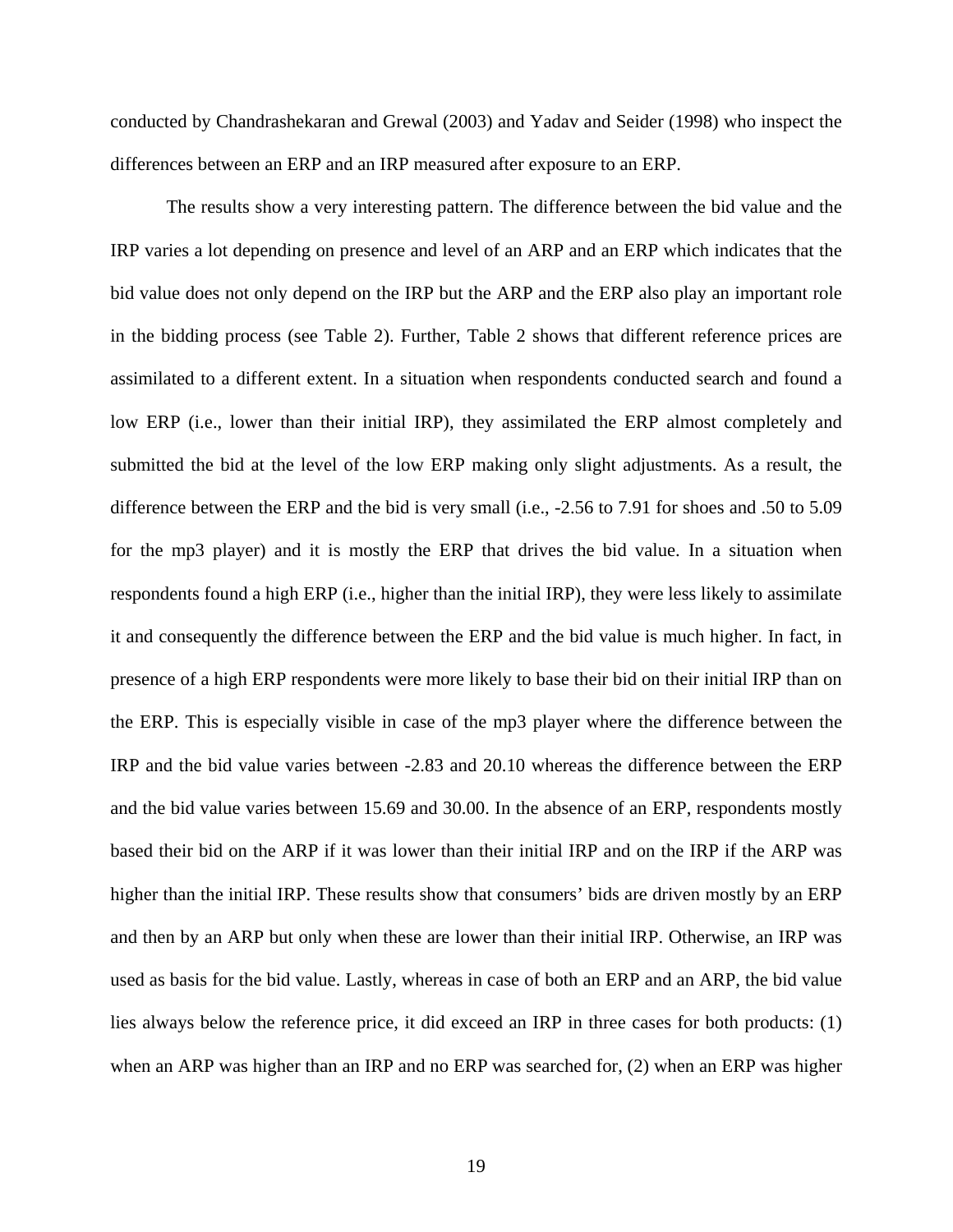than an IRP and no ARP was provided, and lastly (3) when both an ARP and an ERP were higher than an IRP.

### -- Please insert Table 2 about here --

In hypothesis H1 we propose a positive influence of an IRP on the bid value, while hypotheses H2 and H4 propose a positive effect of an ERP and an ARP respectively if they are higher than the IRP and a negative effect if they are lower than the IRP. In order to test hypotheses H1, H2 and H4, we conduct an ANCOVA with the presence of an ARP and an ERP treated as fixed effects and an IRP as well as the ARP believability as covariates. We distinguish between the following conditions in case of an ARP: (1) no ARP (60 respondents for shoes and the mp3 player), (2) low ARP: an ARP present and lower than the IRP (32 respondents for shoes and 34 respondents for the mp3 player), and (3) high ARP: an ARP present and higher than the IRP (88 respondents for shoes and 86 respondents for the mp3 player). Similarly, we have the following conditions for an ERP: (1) no ERP (57 respondents for shoes and 66 respondents for the mp3 player), (2) low ERP: an ERP present and lower than the IRP (93 respondents for shoes and 66 respondents for the mp3 player), and (3) high EPR: an ERP present and higher than the IRP (30 respondents for shoes and 48 respondents for the mp3 player).

In Table 3 we present the results from the ANCOVA. Similarly to Yadav and Seider (1998) we can interpret the parameters as showing the role of various price cues in the bid formation process. As can be seen, an IRP has a positive and significant influence on the bid value for both shoes (.32, p<.01) and the mp3 player (.27, p<.01), which is consistent with our hypothesis H1. The results also show that when a low ERP is found, it significantly decreases the bid value for shoes (-23.79, p<.01) as well as for the mp3 player (-6.74, p<.1). However, a high ERP increases the bid value only insignificantly. Thus, results are consistent with hypothesis H4b but not with hypothesis H4a. Finally, we investigate the effect of an ARP. Compared to the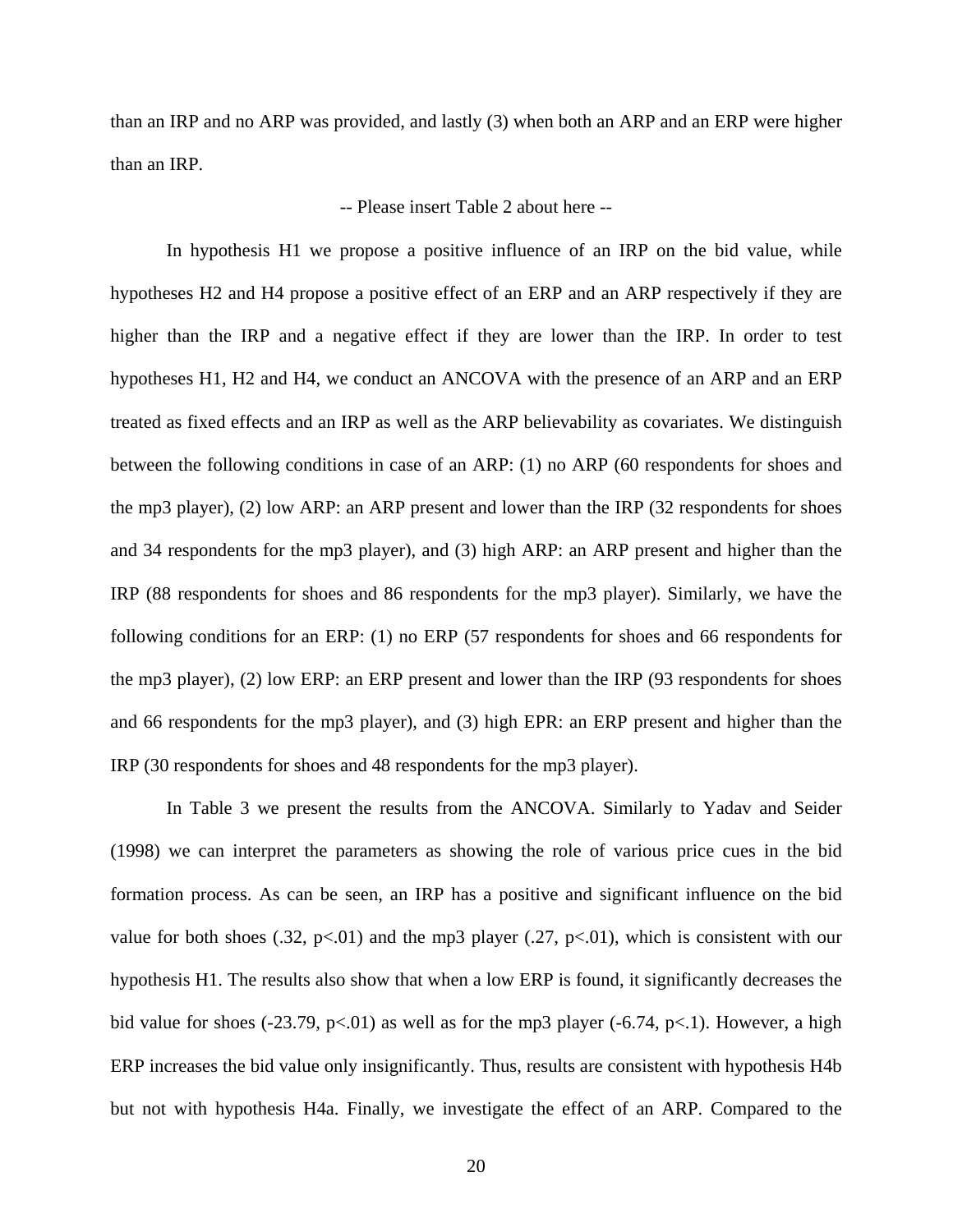situation in which no ARP is given, the presence of a high ARP significantly increases the bid value but only when it is perceived as believable  $(8.02, p<.01$  for shoes and 4.02, p<.01 for the mp3 player).<sup>1</sup> Therefore, our results are partially consistent with hypothesis H2a regarding a high ARP.

#### -- Please insert Table 3 about here --

In the next step, we test hypothesis H3 and analyze the effect of different levels of an ARP on bid values (see Table 4). The results show that the mean bid value for shoes is 78.88  $\epsilon$  in the situation when no ARP is provided and increases to 80.54  $\epsilon$  when a plausible ARP is provided and to 100.65  $\epsilon$  when an exaggerated ARP is provided. In case of the mp3 player, the average bid value is 57.23  $\epsilon$  in the situation when no ARP is provided and decreases to 56.29  $\epsilon$ when a plausible ARP is provided but increases to 65.07  $\epsilon$  when an exaggerated ARP is provided. These results already indicate a strong increase in bid values when an exaggerated ARP is provided compared to situations when a plausible ARP is published by the retailer.

We further analyze this effect in an ANCOVA where we control for ARP believability. The results show that when an ARP is perceived believable, an exaggerated ARP has a stronger positive effect on the bid value (22.10,  $p<0.01$  for shoes and 10.46,  $p<0.01$  for the mp3 player) than a plausible ARP (7.43, p<.10 for shoes and 4.90, p<.10 for the mp3 player). However, when an ARP is not believable, a plausible ARP has no significant influence on the bid value whereas an exaggerated ARP significantly decreases the bid value for both shoes  $(-20.23, p<0.05)$  and the mp3 player (-14.66,  $p<10$ ). As a result, hypothesis H3 can be supported when an ARP is perceived as believable, but it is rejected when an ARP is not perceived as believable. These results contrast the finding of previous studies showing that even an exaggerated ARP positively

 $\overline{a}$ 

<sup>1</sup> In this and the following analyses, we also additionally tested if the experimental conditions for the first product (shoes) have an effect on consumer behavior for the second product (mp3 player). We did not find a significant effect of the experimental conditions for shoes on the results for the mp3 player.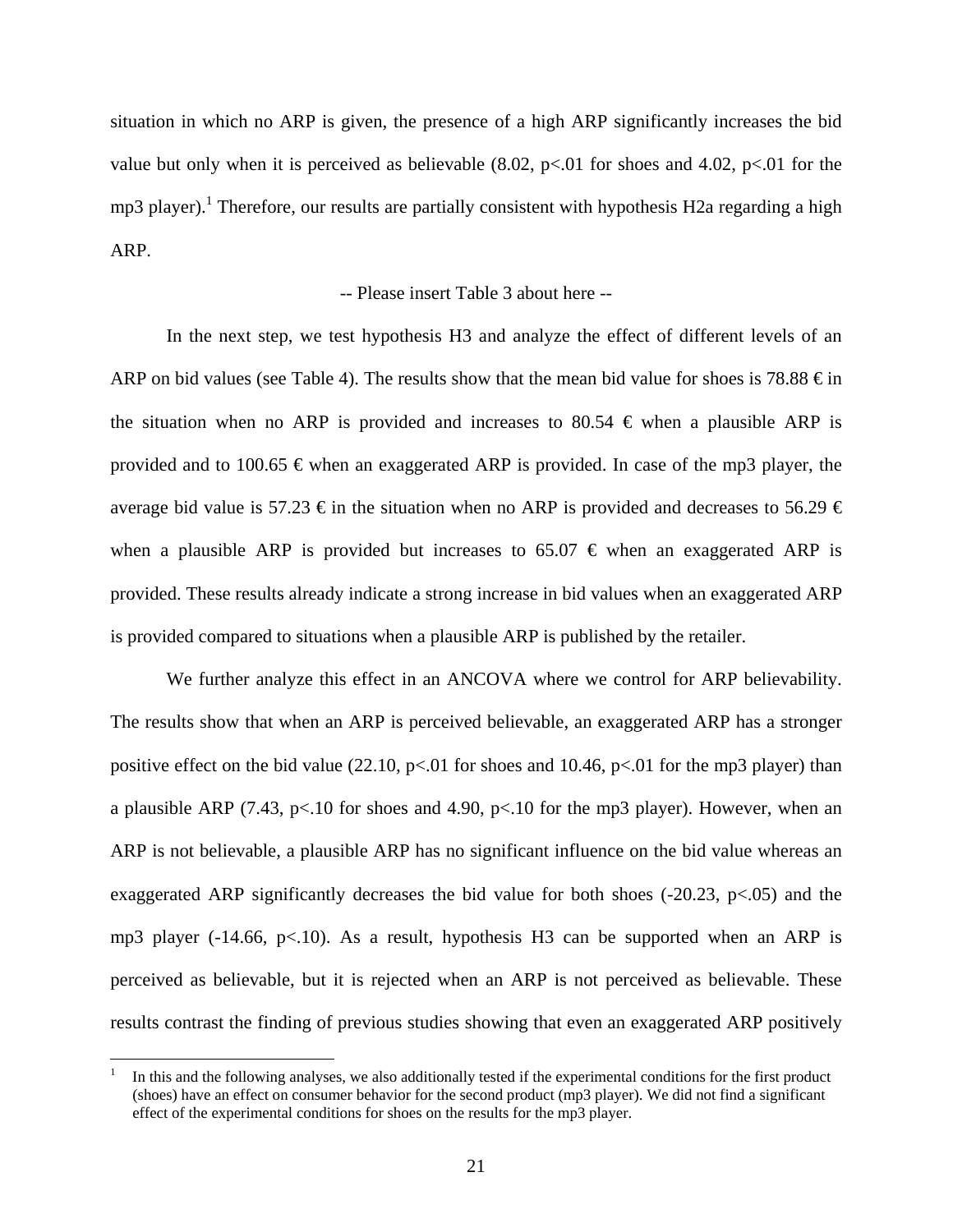influences consumers due to anchoring effects. We find that in the online environment we are more likely to observe rejection of an unbelievable exaggerated ARP than discounting.

#### -- Please insert Table 4 about here --

Next, we analyze the effect of an ARP on search behavior. In hypothesis H5 we propose that the presence of a plausible ARP decreases consumer search while an exaggerated ARP is likely to increase it. We find that when a plausible ARP is provided, 70 % (60 %) of participants undertake external search, when an exaggerated ARP is provided 65% (72%) compared to 70 % (58 %) in the situation when no ARP is present for running shoes (mp3 player). The differences are insignificant.

In order to test H5, we run ANCOVAs with our three search measures as dependent variables, an ARP treatment condition as fixed effect and ARP believability as a covariate (see Table 5). Contrary to our hypothesis, the results mostly show that an ARP had no significant effect on the search extent. Only in case of the number of websites that the respondents searched we can observe that an exaggerated ARP significantly increases the search behavior  $(1.25, p<.05$ for shoes and .95, p<.05 for the mp3 player) unless it is perceived believable (-.47, p<.10 for shoes and  $-.35$ , p<.10 for the mp3 player). This implies that consumers may become suspicious when they see an exaggerated ARP and search even more. The effect of an ARP on search is consistent if we additionally control for product familiarity in the ANCOVA. Consequently, hypothesis H5 can be partly supported in cases when an ARP is perceived as unbelievable.

#### -- Please insert Table 5 about here --

The results above show that the majority of participants conduct external search. Since the effect of an ARP on the bid value is likely to depend on whether an ERP is present or not, we check for this possibility. Figure 2 presents the mean bid values for three experimental conditions: (1) no ARP, (2) a plausible ARP, and (3) an exaggerated ARP in the presence and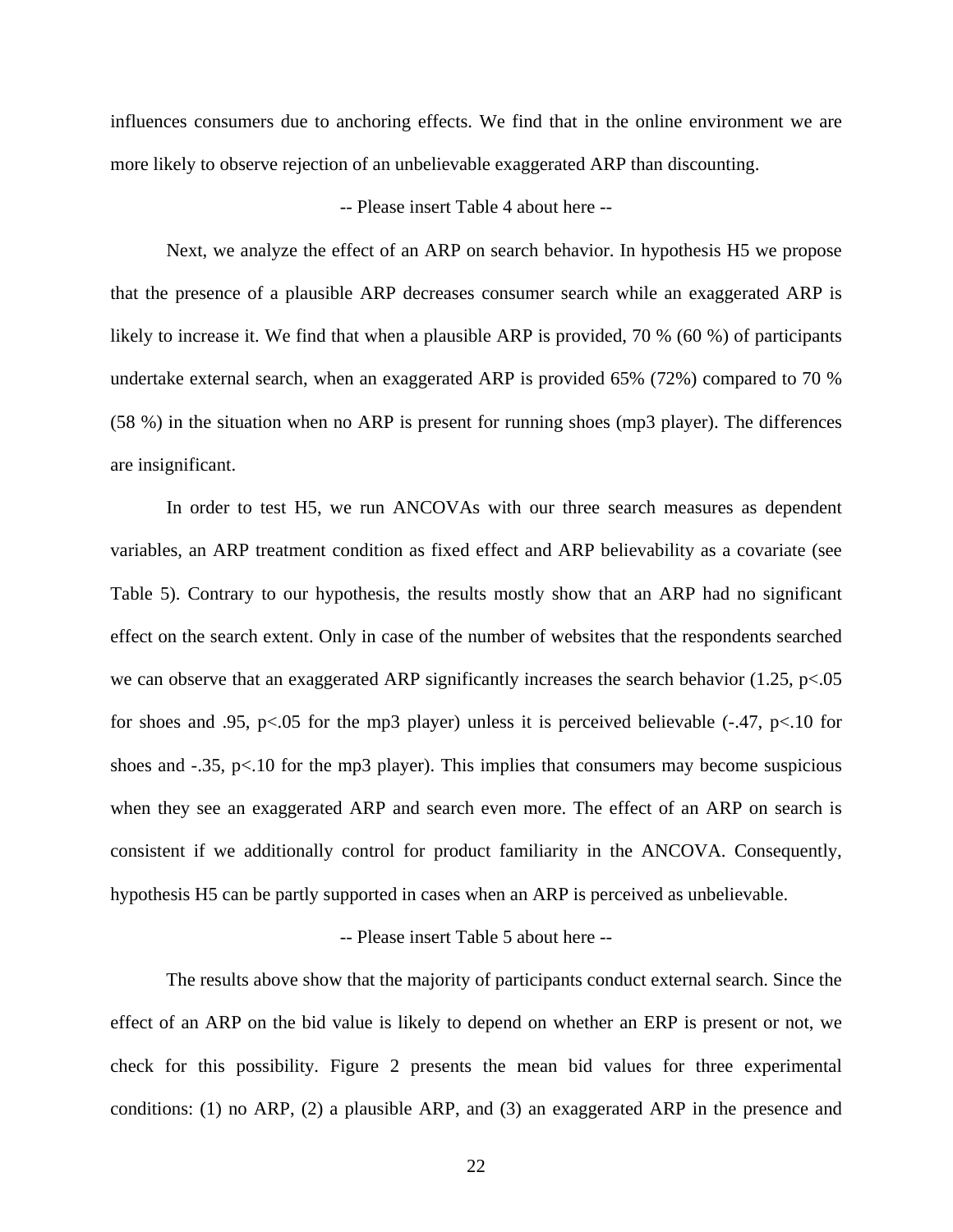absence of an ERP. We can clearly see that an exaggerated ARP increases bid values stronger in absence of an ERP whereas its effect diminishes in the presence of an ERP. These results are consistent with hypothesis H6 and underline the importance of accounting for external reference prices when analyzing bidding behavior in name-your-own-price auctions.

#### -- Please insert Figure 2 about here --

A more detailed analysis is presented in Table 6 where we compare three experimental treatments: (1) no ARP, (2) a plausible ARP, and (3) an exaggerated ARP for situations when an ERP was or was not found. First, the results show that the average bid value is higher in absence of an ERP (82.89 for shoes and 57.84 for the mp3 player) than in its presence (77.16 for shoes and 56.80 for the mp3 player). Further, we can see that for shoes a believable exaggerated ARP increases the bid value independent of presence of an ERP  $(18.34, p<.01$  in absence of an ERP and 18.62, p<.01 in presence of an ERP). However, in presence of an ERP an exaggerated ARP decreases the bid value if not perceived as believable by consumers  $(-19.40, p<.10)$ . We see a similar pattern for the mp3 player in presence of an ERP. An exaggerated ARP increases the bid if perceived believable  $(12.00, p<0.01)$  but decreases the bid value if not perceived as believable  $(-\frac{1}{2}$ 19.48, p<.05). To sum up, an exaggerated ARP can have an adverse effect in presence of an ERP. -- Please insert Table 6 about here --

Finally, we analyze the interaction effects of an ERP and an ARP on purchase intentions to test hypothesis H7 (see Table 7). We proposed that provision of an ARP decreases the purchase intentions. The results show that both a plausible and exaggerated ARP significantly decrease the purchase intentions for shoes when an ERP is present with a stronger negative effect of an exaggerated ARP  $(-.55, p<.05$  for a plausible ARP and  $-1.12, p<.01$  for an exaggerated ARP). In case of the mp3 player, an exaggerated ARP decreases purchase intentions in both situations when an ERP is absent  $(-.79, p<.05)$  and when an ERP is present  $(-.54, p<.05)$  whereas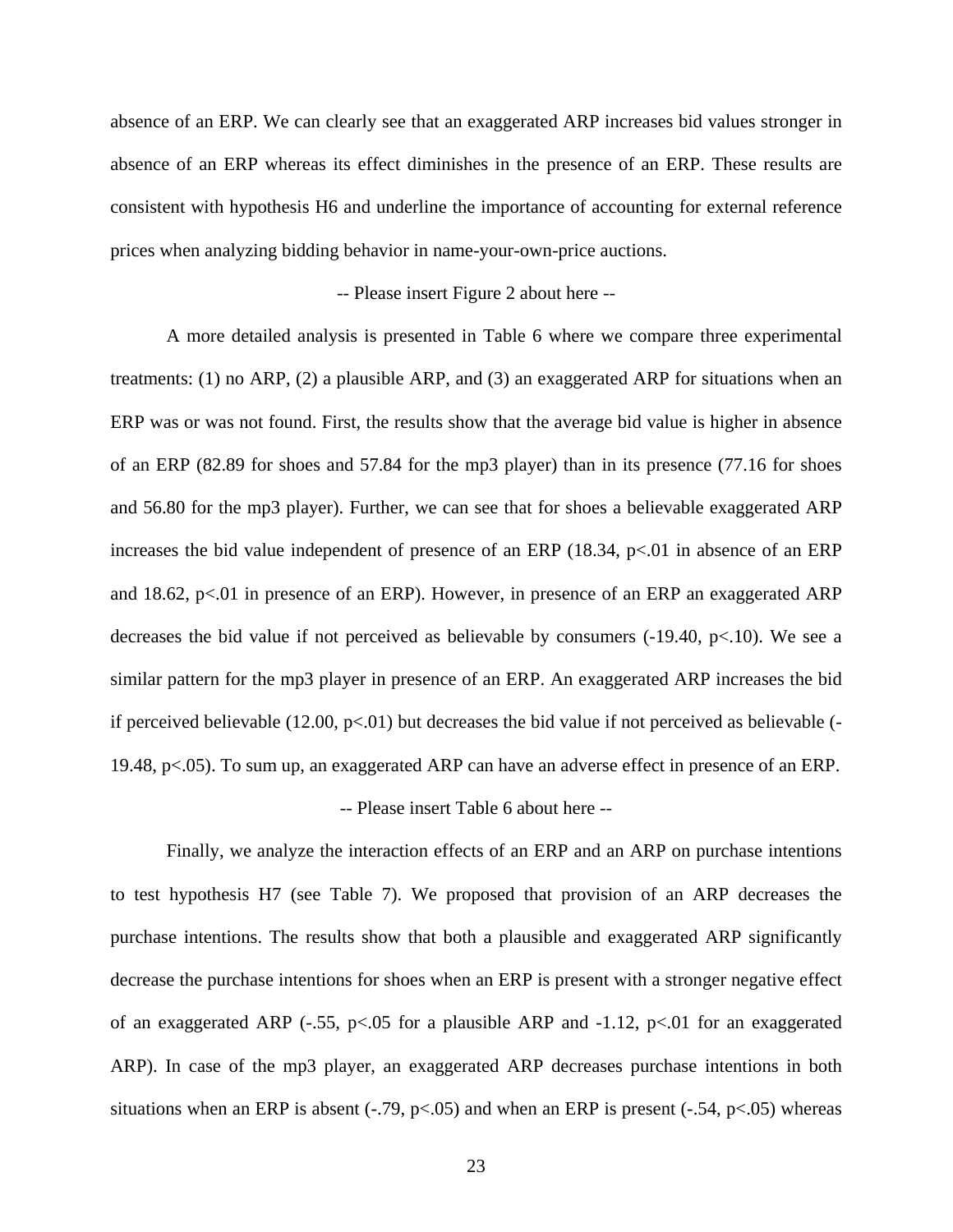a plausible ARP decreases purchase intentions in absence of an ERP (-.54, p<.10). Again an exaggerated ARP has a stronger negative effect. These results provide support for hypotheses H7a and H7b.

-- Please insert Table 7 about here --

# **CONCLUSIONS**

New interactive pricing mechanisms in online retailing, such as name-your-own-price or eBay auctions, require consumers to submit a bid for a product and thus to indicate how much they are willing to pay for it. Such a procedure differs from the posted-price scenario, where consumers either accept or reject a seller's posted price, and it thus gives consumers more control over the transaction price. In our paper, we analyze the effects of three reference price concepts, an internal (IRP), an external (ERP) and an advertised reference price (ARP), on the bidding behavior in terms of bid value, purchase intentions and search behavior.

The results show that an IRP consistently and positively influences the bid value. This implies that consumers use the prices from their past experience, in order to determine the bid value. The bid value, however, substantially deviates from the IRP indicating that other price cues also play an important role in the bid value determination. First, our results suggest that consumers realize the benefits of easy and fast online search and look for prices in other online stores before conducting a purchase. However, an interesting pattern can be noticed in that consumers are only influenced by low ERP values, whereas high prices seem to be ignored and do not have any effect on bid values. This is consistent with the findings of Rajendran and Tellis (1994) that among various ERPs, it is the lowest price that acts as an important cue for a reference price. Taken together, our results are consistent with previous studies from the posted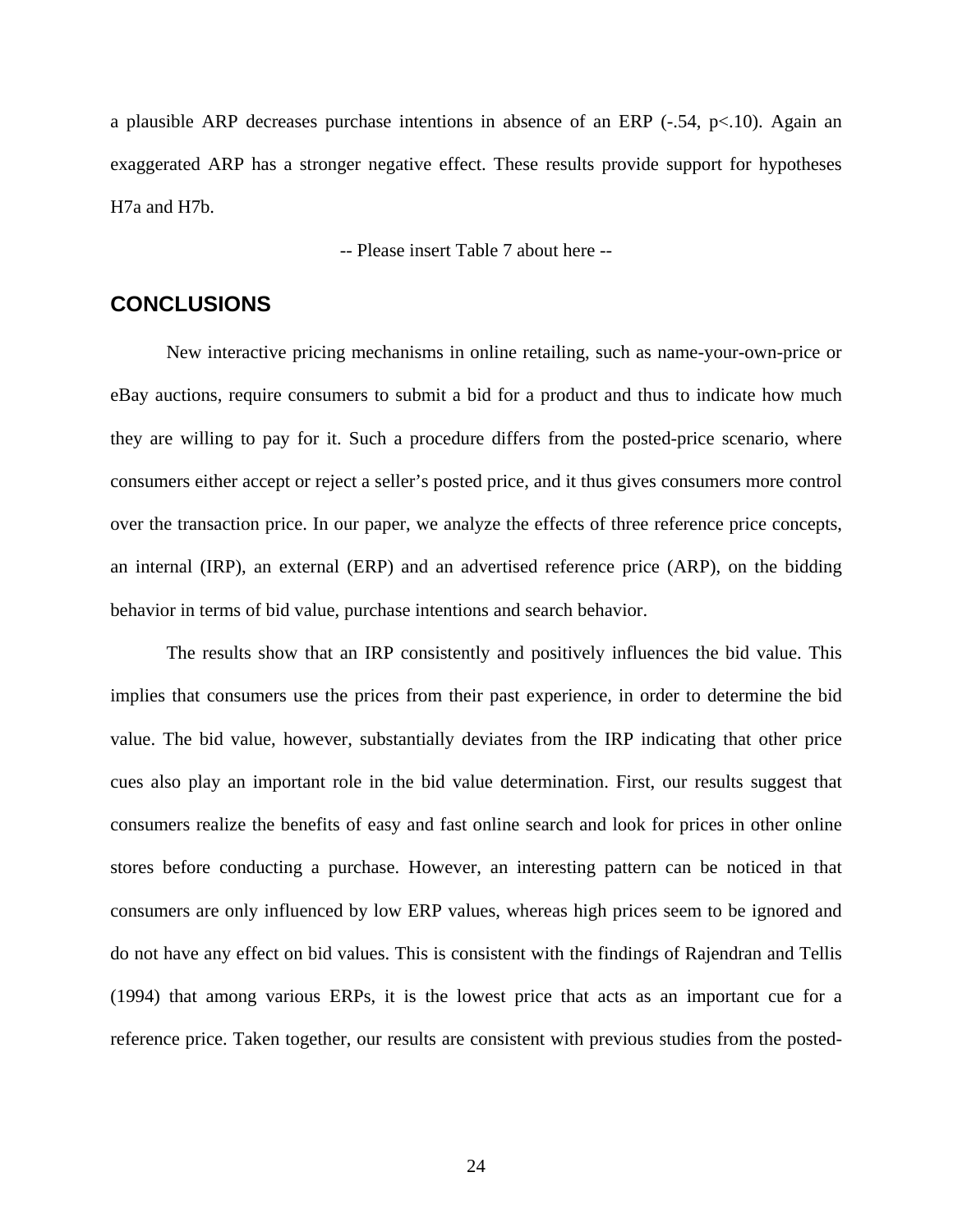price scenario that conclude that both an IRP and an ERP are important determinants of product valuation (Mayhew & Winer, 1992; Rajendran & Tellis, 1994).

With regard to a seller-provided reference price, opposite to Kamins, Dreze, and Folkes (2004), our results imply that it has only a limited influence on bid values in name-your-ownprice auctions when controlled for an IRP and an ERP. An ARP increases the bid value only if perceived as believable with a stronger effect for an exaggerated ARP than for a plausible ARP. These results imply that consumers assimilate both a plausible as well as an exaggerated ARP as long as they are believable. However, in the presence of an ERP, an exaggerated ARP significantly decreases the bid value if not perceived believable. Thus, we extend the existing results from online auctions and we emphasize the importance of including the effect of an ERP in the analysis of bidding behavior. Further, in contrast to findings from the offline environment showing that consumers discount an exaggerated ARP, we demonstrate that consumers are more likely to reject an exaggerated ARP in the online environment which can lead to severe adverse effects for the retailer.

Further we show that the effect of an ARP on search behavior and purchase intentions differs in interactive pricing scenario compared to traditional settings. In the posted-price scenario an ARP has been found to decrease the external search and increase purchase intentions. These results are, however, not replicated in the online interactive pricing scenario. First of all, we show that in the context of a name-your-own-price auction the presence of an ARP decreases search only to a limited extent and only when it is perceived as believable. Further, if an exaggerated ARP is provided, it motivates consumers to search more. These results imply that search is more beneficial in interactive pricing mechanisms than in offline posted-price scenarios. Apparently, the motivation not to overbid the prices charged in other stores plays a very important role in name-your-own price auctions. Second, we show that in name-your-own-price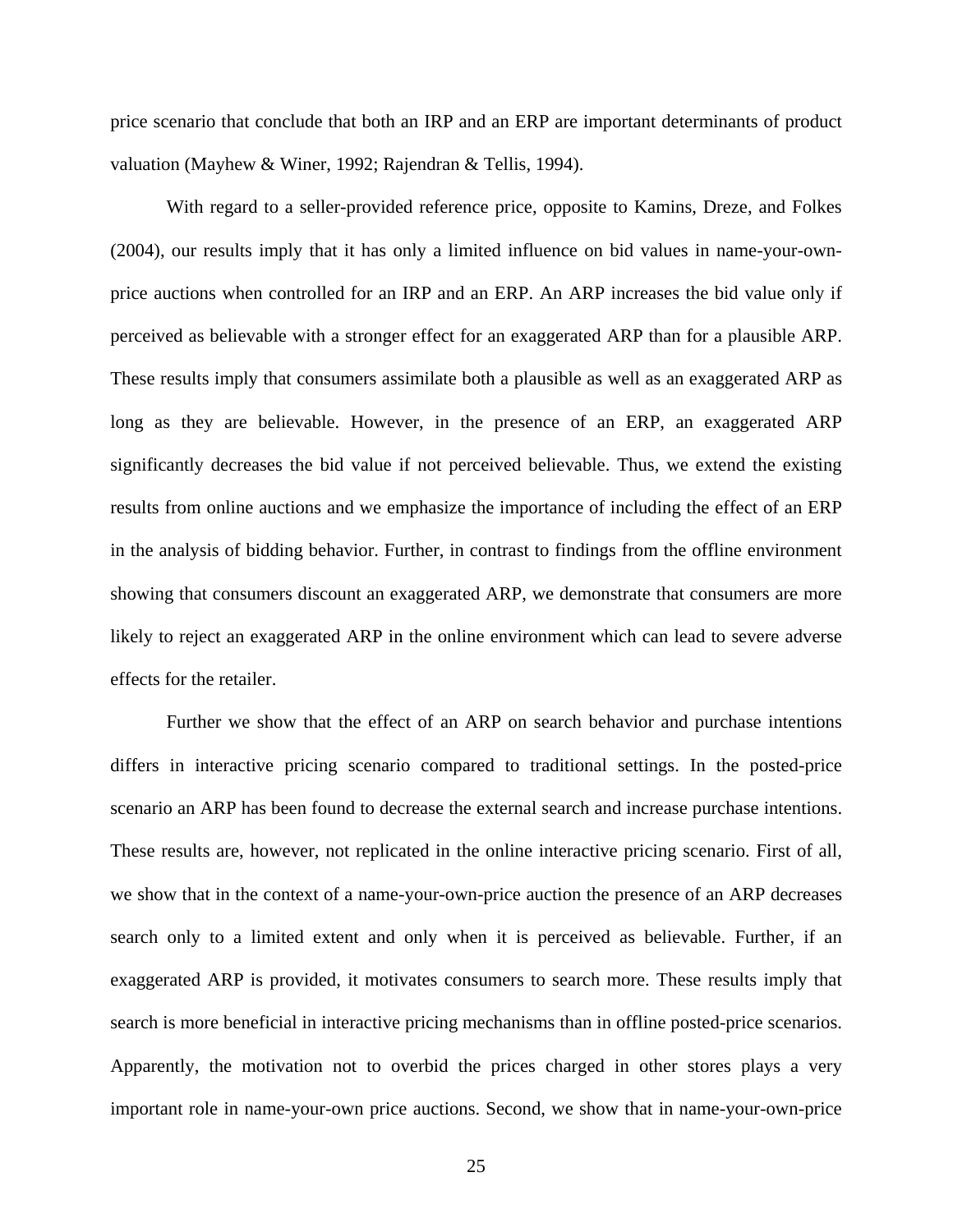auctions an ARP does not increase purchase intentions but can even decrease them. A sellerprovided ARP conveys information about the value required for a successful bid and consumers with a product valuation below it are less likely to take part in the auction. Further, exaggerated values may evoke perception of unfairness which further decreases purchase intentions.

Altogether, our results show that an ARP offers only limited possibilities for online retailers to influence consumer behavior in interactive pricing mechanisms. An exaggerated ARP is likely to increase the bid value that consumers would submit, but at the same time it will decrease the purchase intentions and consumers' willingness to participate in an auction. Higher bid values result from anchoring and value signaling effects which make consumers think that high bid values are necessary for winning the auction. On the other hand, higher prices to be paid are related to lower purchase intentions because they decrease consumer surplus.

We acknowledge several limitations to our study. First, we use an experimental setting with no purchase obligation, which may result in a hypothetical bias and biased bids submitted by respondents (Voelckner, 2006). Nevertheless, this effect is likely to occur in all treatment conditions and will not differ between treatment conditions. Second, additional product categories would make it more feasible to generalize our results. Third, we focus on one specific format of interactive pricing mechanism. Future research may analyze other interactive pricing mechanisms, such as search key auctions and online pricing in general (e.g., Jap & Naik, 2004; Pan et al., 2004). Fourth, the analysis of different forms of providing such ARPs is important to online auction retailers. Whereas our results may discourage providers from publishing an ARP, other framing possibilities could help an ARP to positively influence consumers. Fifth, the effect of reference prices is likely to differ among consumers. Therefore, future research may analyze to what extent different segments use various reference prices in the bid formation. Such analysis may help online auction providers to develop segment specific strategies. Sixth, the interaction of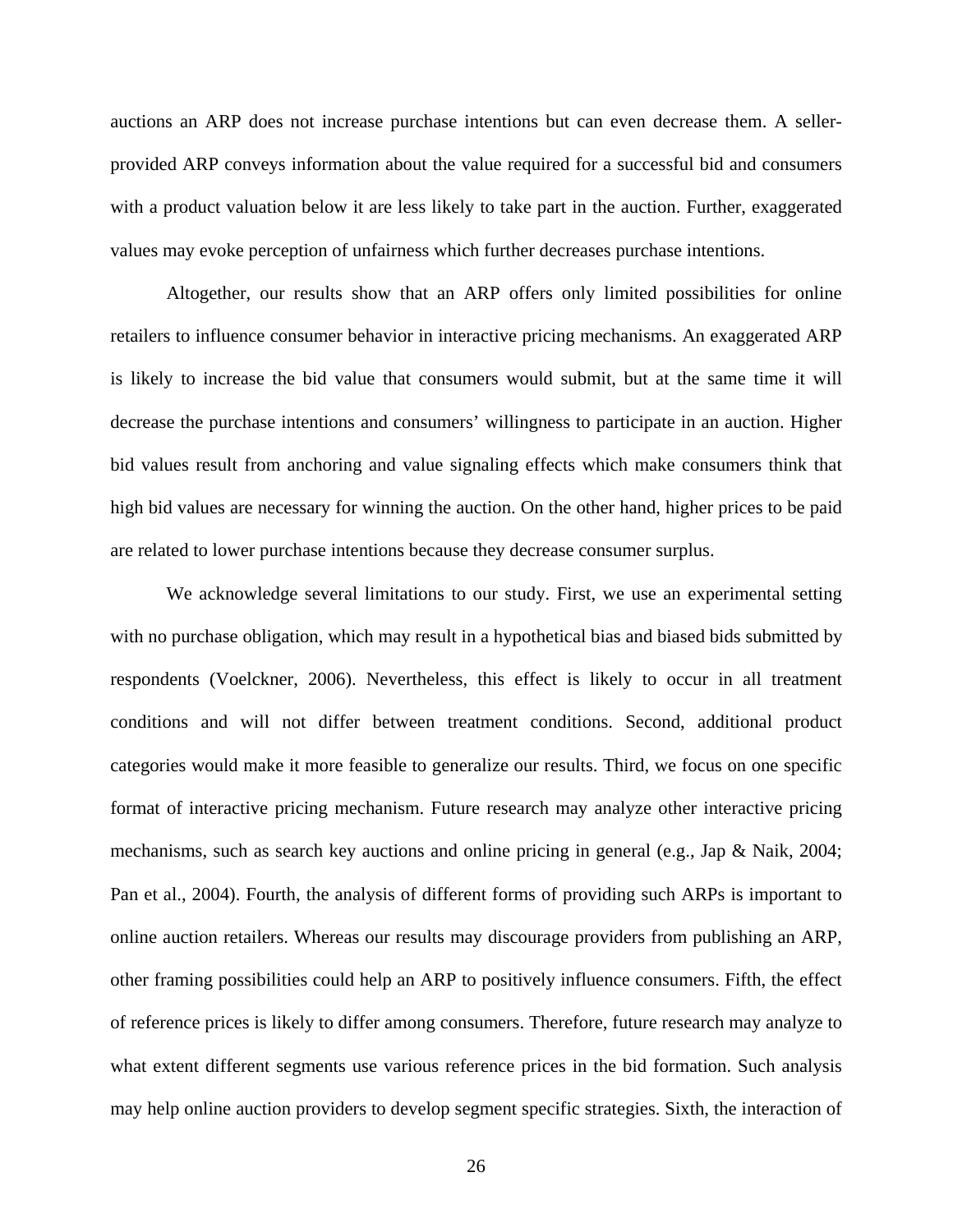reference prices with bidder and seller reputations—which affect auction outcomes (e.g., Bruce, Haruvy, & Rao, 2004; Dholakia, 2005)—merits further research. Finally, in addition to the analyzed reference prices, coupons are also likely to play an important role in the bid formation process. Their role, however, requires further research.

# **REFERENCES**

- Bapna, R., Jank, W. & Shmueli, G. (2005). Consumer Surplus in Online Auctions. Working Paper, University of Connecticut.
- Biswas, A. (1992). The Moderating Role of Brand Familiarity in Reference Price Perceptions. Journal of Business Research, 25, 251-262.
- Biswas, A., & Blair, E. A. (1991). Contextual Effects of Reference Prices in Retail Advertisements. Journal of Marketing, 55, 1-12.
- Bitta, A. J. D., Monroe, K. B., & McGinnis, J. M. (1981). Consumer Perceptions of Comparative Price Advertisements. Journal of Marketing Research, 18, 416-427.
- Briesch, R. A., Krishnamurthi, L., Mazumdar, T., & Raj, S. P. (1997). A Comparative Analysis of Reference Price Models. Journal of Consumer Research, 24, 202-214.
- Brynjolfsson, E., & Smith, M. D. (2000). Frictionless Commerce? A Comparison of Internet and Conventional Retailers. Management Science, 46, 563-585.
- Bruce, N., Haruvy, E., and Rao, R. (2004). Seller Rating, Price, and Default in Online Auctions, Journal of Interactive Marketing, 22, 37-50.
- Burman, B. & Biswas, A. (2007). Partitioned Pricing: Can we Always Divide and Prosper? Journal of Retailing, 83, 423-436.
- Burton, S., Lichtenstein, D. R., & Herr, P. M. (1993). An Examination of the Effects of Information Consistency and Distinctiveness in a Reference Price Advertising Context. Journal of Applied Social Psychology, 23, 2074-2092.
- Campbell, M. C. (1999). Perceptions of Price Unfairness: Antecedents and Consequences. Journal of Marketing Research, 36, 187-199.
- Chandran, S., & Morwitz, V. G. (2005). Effects of Participative Pricing on Consumers' Cognitions and Actions: A Goal Theoretic Perspective. Journal of Consumer Research, 32, 249-259.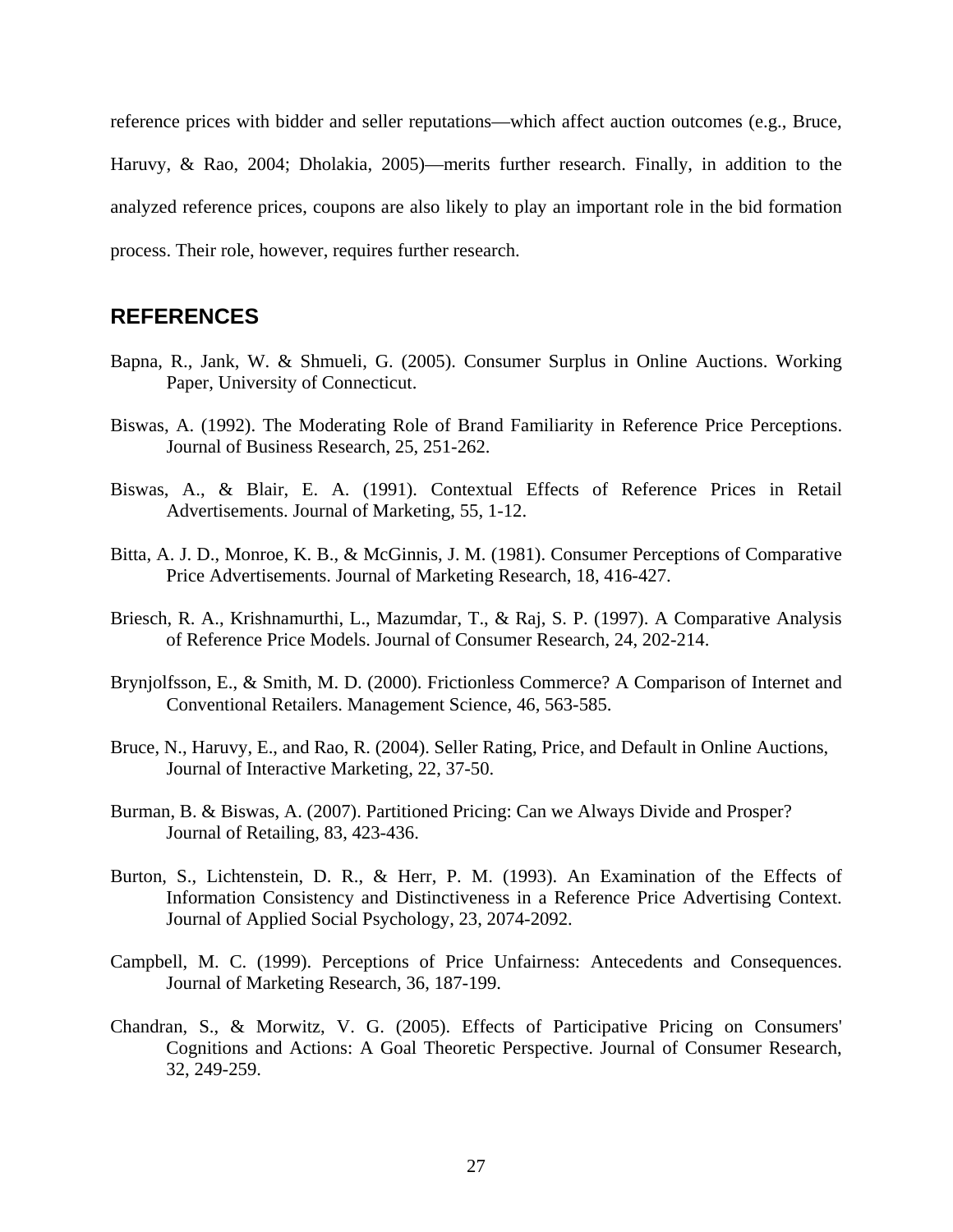- Chandrashekaran, R., Viswanathan, M., & Monroe, K. B. (2002). Effects of Font Size Incongruity and Order of Presentation of Price Information on Price Recall Accuracy. Working Paper.
- Chandrashekaran, R., & Grewal, D. (2003). Assimilation of Advertised Reference Prices: The Moderating Role of Involvement. Journal of Retailing, 79, 53-62.
- Chernev, A. (2003). Reverse Pricing and Online Price Elicitation Strategies in Consumer Choice. Journal of Consumer Psychology, 13, 51-62.
- Compeau, L. D., & Grewal, D. (1998). Comparative Price Advertising: An Integrative Review. Journal of Public Policy and Marketing, 17, 257-273.
- Compeau, L. D., Grewal, D., & Chandrashekaran, R. (2002). Comparative Price Advertising: Believe It or Not. The Journal of Consumer Affairs, 36, 284-294.
- Dholakia, U. (2005). The Usefulness of Bidders' Reputation Ratings to Sellers in Online Auctions. Journal of Interactive Marketing, 19, 31-40.
- Dholakia, U. M., & Simonson, I. (2005). The Effect of Explicit Reference Points on Consumer Choice and Online Bidding Behavior. Marketing Science, 24, 206-217.
- Dickson, P. R., & Sawyer, A. G. (1990). The Price Knowledge and Search of Supermarket Shoppers. Journal of Marketing, 54, 42-53.
- Grewal, D., & Compeau, L. D. (1992). Comparative Price Advertising: Informative or Deceptive? Journal of Public Policy and Marketing, 11, 52-62.
- Grewal, D., Marmonstein, H., & Sharma, A. (1996). Communicating Price Information Through Semantic Cues: The Moderating Effects of Situation and Discount Size. Journal of Consumer Research, 17, 74-81.
- Grewal, D., Monroe, K. B., & Krishnan, R. (1998). The Effects of Price-Comparison Advertising on Buyers' Perceptions of Acquisition Value, Transaction Value, and Behavioral Intentions. Journal of Marketing, 62, 46-59.
- Hardie, B. G. S., Johnson, E. J., & Fader, P. S. (1993). Modeling Loss Aversion and Reference Dependence Effects on Brand Choice. Marketing Science, 12, 378-394.
- Helson, H. (1964). Adaptation Level Theory. New York: Harper and Row Publishers, Inc.
- Heyman, J.E., Orhun, Y., and Ariely, D. (2004). Auction Fever: The Effect of Opponents and Quasi-endowment on Product Valuations. Journal of Interactive Marketing, 18, 7-21.
- Jap, S., & Naik. P. (2004). Introduction to the Special Issue on Online Pricing. Journal of Interactive Marketing, 18, 4-6.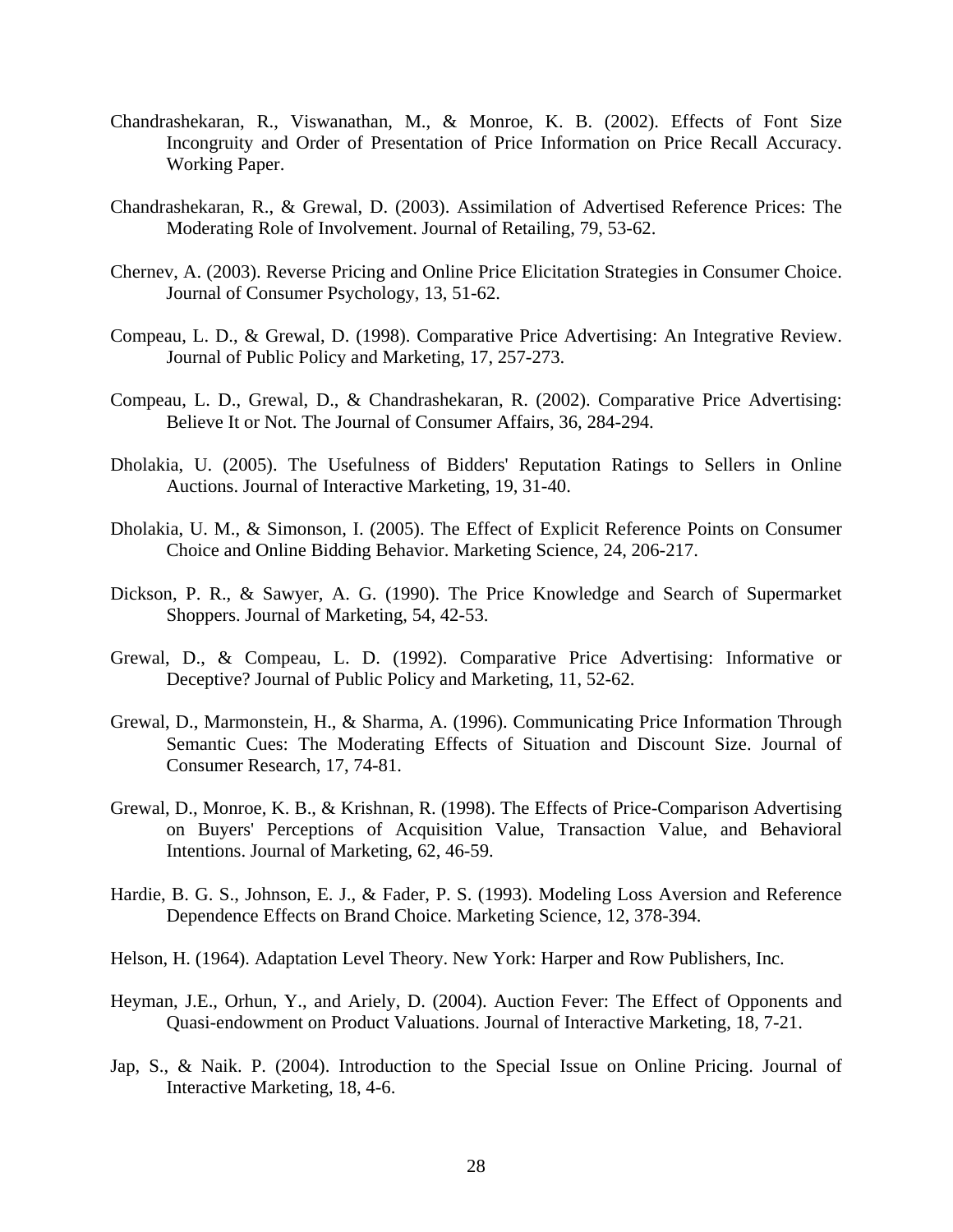- Jensen, T., Kees, J., Burton, S., & Turnipseed, F. L. (2003). Advertised Reference Prices in an Internet Environment: Effects on Consumer Price Perceptions and Channel Search Intentions. Journal of Interactive Marketing, 17, 20-33.
- Johnson, E. J., Moe, W. W., Fader, P. S., Bellman, S., & Lohse, G. L. (2004). On the Depth and Dynamics of Online Search Behavior. Management Science, 50, 299-308.
- Kalwani, M. U., & Yim, C. K. (1992). Consumer Price and Promotion Expectations: An Experimental Study. Journal of Marketing Research, 29, 90-100.
- Kalwani, M. U., Yim, C. K., Rinne, H. J., & Sugita, Y. (1990). A Price Expectations Model of Customer Brand Choice. Journal of Marketing Research, 27, 251-262.
- Kalyanaram, G., & Winer, R. S. (1995). Empirical Generalizations from Reference Price Research. Marketing Science, 14, G161-G169.
- Kamins, M. A., Dreze, X., & Folkes, V. S. (2004). Effects of Seller-Supplied Prices on Buyers' Product Evaluations: Reference Prices in an Internet Auction Context. Journal of Consumer Research, 30, 621-628.
- Klein, N. H., & Oglethorpe, J. E. (1987). Cognitive Reference Points in Consumer Decision Making. Advances in Consumer Research, Volume 14, Wallendorf, M., & Anderson, P. (eds.), Provo, UT: Association for Consumer Research, 183-187.
- Krishnamurthi, L., Mazumdar, T., & Raj, S. P. (1992). Asymmetric Response to Price in Consumer Choice and Purchase Quantity Decisions. Journal of Consumer Research, 19, 387-400.
- Krishnan, B. C., Biswas, A., & Netemeyer, R. G. (2006). Semantic Cues in Reference Price Advertisements: The moderating Role of Cue Concreteness. Journal of Retailing*,* 82, 95- 104.
- Kumar, V., Karande, K., & Reinartz, W. J. (1998). The Impact of Internal and External Reference Prices on Brand Choice: The Moderating Role of Contextual Variables. Journal of Retailing, 74, 401-426.
- Lichtenstein, D. R., & Bearden, W. O. (1989). Contextual Influences on Perceptions of Merchant-Supplied Reference Prices. Journal of Consumer Research, 16, 55-66.
- Lichtenstein, D. R., Burton, S., & Karson, E. J. (1991). The Effect of Semantic Cues on Consumer Perceptions of Reference Price Ads. Journal of Consumer Research, 18, 380- 391.
- Mayhew, G. E., & Winer, R. S. (1992). An Empirical Analysis of Internal and External Reference Prices Using Scanner Data. Journal of Consumer Research, 19, 62-70.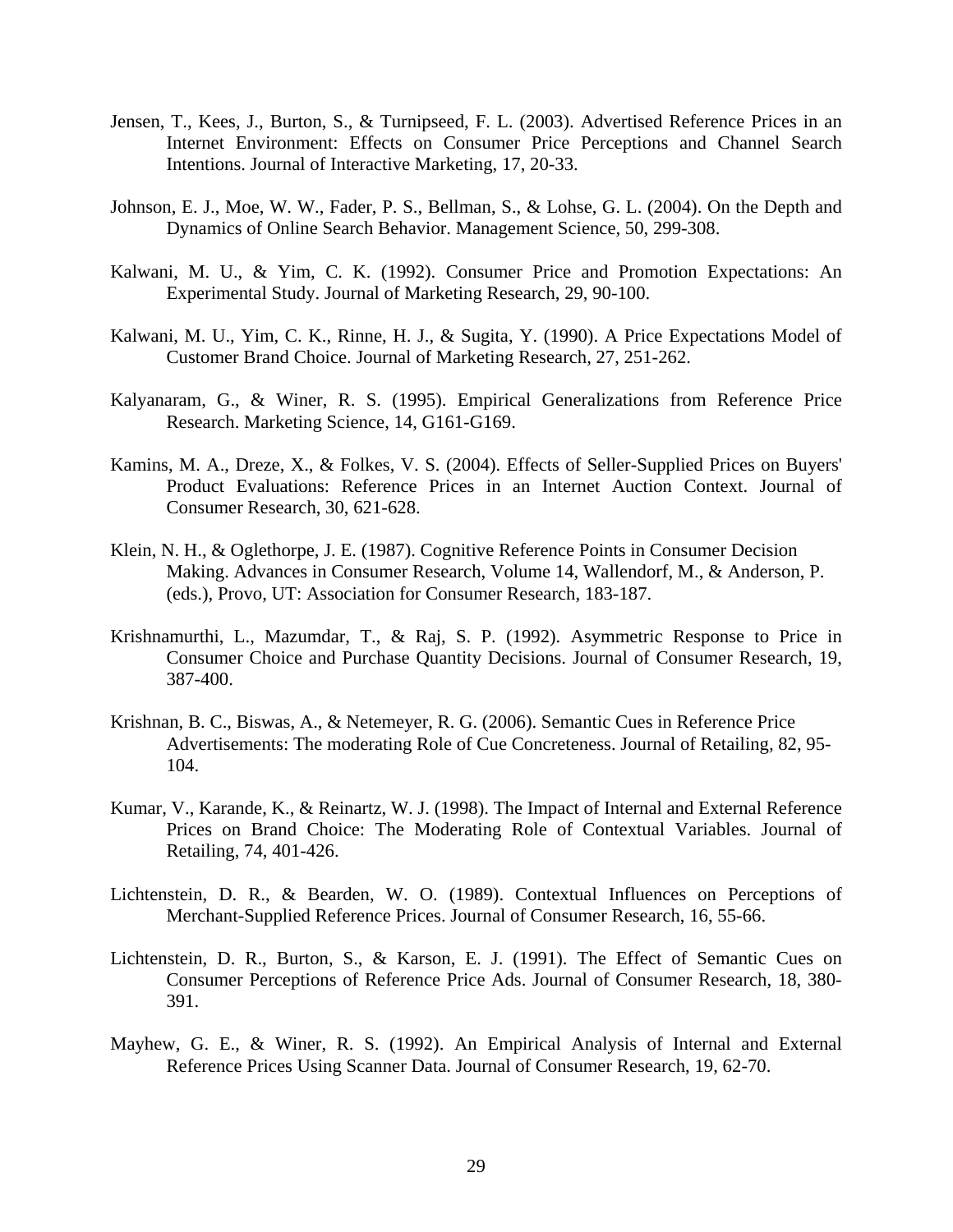- Mazumdar, T., & Papatla, P. (1995). Loyalty Differences in the Use of Internal and External Reference Prices. Marketing Letters, 6, 111-122.
- Mazumdar, T., & Papatla, P. (2000). An Investigation of Reference Price Segments. Journal of Marketing Research, 37, 246-258.
- Monroe, K. B. (2003). Pricing, Making Profitable Decisions. New York: McGraw Hill.
- Monroe, K. B., Bitta, A. J. D., & Downey, S. L. (1977). Contextual Influences on Subjective Price Perceptions. Journal of Business Research, 5, 277-291.
- Pan, X., Ratchford, B. T., & Shankar, V. (2004). Price Dispersion on the Internet: A Review and Directions for Future Research. Journal of Interactive Marketing. 18, 116-135.
- Rajendran, K. N., & Tellis, G. J. (1994). Contextual and Temporal Components of Reference Price. Journal of Marketing, 58, 22-34.
- Ranyard, R., Charlton, J. P., & Williamson, J. (2001). The Role of Internal Reference Prices in Consumers' Willingness to Pay Judgments: Thaler's Beer Pricing Task revisited. ACTA Psychologica, 106, 265 - 283.
- Sherif, C. (1963). Social Categorization as a Function of Latitude of Acceptance and Series Range. Journal of Abnormal Psychology, 67, 148-156.
- Spann, M., Skiera, B., & Schäfers, B. (2004). Measuring Individual Frictional Costs and Willingness-to-Pay via Name-Your-Own-Price Mechanisms. Journal of Interactive Marketing, 18, 22-36.
- Spann, M., & Tellis, G. J. (2006). Does the Internet Promote Better Consumer Decisions? The Case of Name-Your-Own-Price Auctions. Journal of Marketing, 70, 65-78.
- Thaler, R. (1985). Mental Accounting and Consumer Choice. Marketing Science, 4(3), 199-214.
- Urbany, J. E. (1986). An Experimental Examination of the Economics of Information. Journal of Consumer Research, 13, 257-271.
- Urbany, J. E., Bearden, W. O., & Weilbaker, D. C. (1988). The Effect of Plausible and Exaggerated Reference Prices on Consumer Perceptions and Price Search. Journal of Consumer Research, 15, 95-110.
- Voelckner, F. (2006). An Empirical Comparison of Methods for Measuring Consumers' Willingness to Pay. Marketing Letters, 17, 137-149.
- Winer, R. S. (1986). A Reference Price Model of Brand Choice for Frequently Purchased Products. Journal of Consumer Research, 13, 250-256.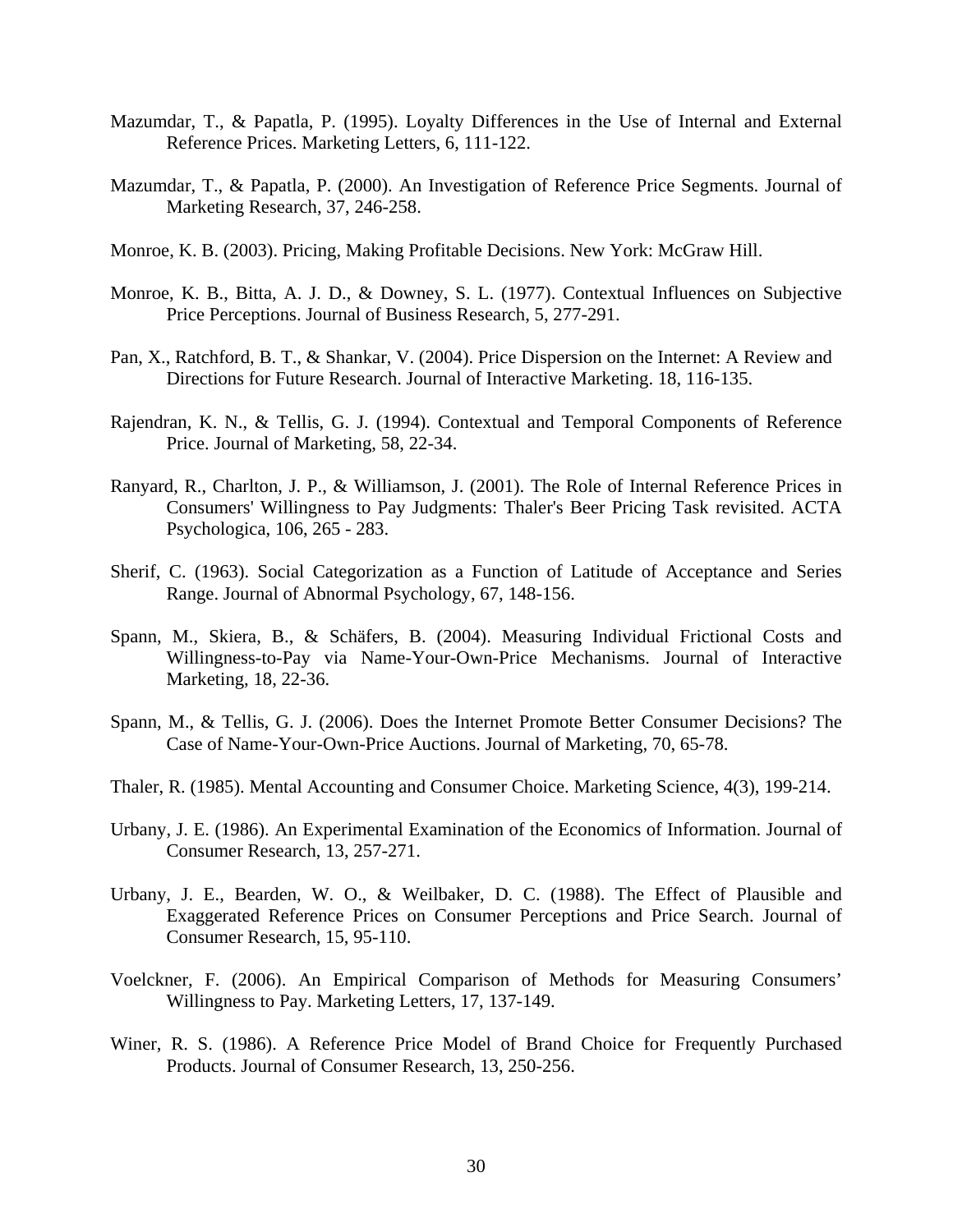- Yadav, M. S., & Seiders, K. (1998). Is the Price Right? Understanding Contingent Processing in Reference Price Formation. Journal of Retailing, 74, 311-329.
- Zettelmeyer, F. (2000). Expanding to the Internet: Pricing and Communication Strategies When Firms Compete on Multiple Channels. Journal of Marketing Research, 37, 292-308.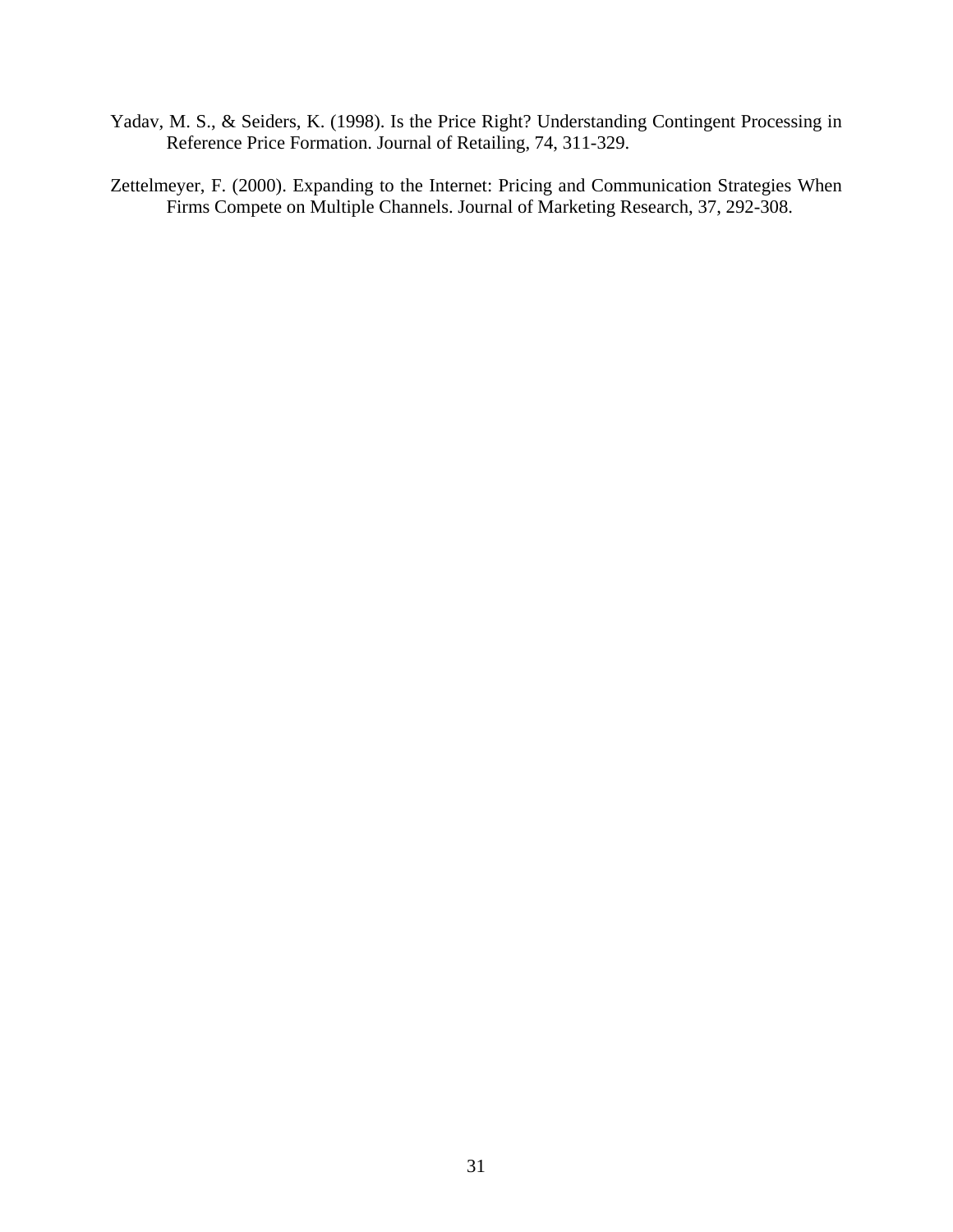|                    | Bid values for shoes |                    |                     |                    | Bid values for mp3 player |                    |  |  |
|--------------------|----------------------|--------------------|---------------------|--------------------|---------------------------|--------------------|--|--|
|                    | ARP for shoes        |                    |                     |                    |                           |                    |  |  |
| ARP for mp3 player | None                 | Plausible          | Exaggerated         | None               | Plausible                 | Exaggerated        |  |  |
| None               | $79.50^{\circ}$      | 79.84 <sup>a</sup> | 107.85 <sup>a</sup> | $63.90^{\text{a}}$ | 52.77 <sup>a</sup>        | 55.02 <sup>a</sup> |  |  |
| Plausible          | 73.59 <sup>a</sup>   | $80.15^{b}$        | 103.05 <sup>a</sup> | 54.60 <sup>a</sup> | 56.54 <sup>a</sup>        | 57.73 <sup>a</sup> |  |  |
| Exaggerated        | 83.54 <sup>a</sup>   | 81.50 <sup>a</sup> | 91.04 <sup>a</sup>  | 61.30 <sup>a</sup> | $67.95^{\text{a}}$        | 65.94 <sup>a</sup> |  |  |

#### Table 1: Average bid values for experimental treatment conditions

 $a_{\rm n=20;} b_{\rm n=19}$ 

## Table 2: Average differences between the bid value and IRP, ARP, and ERP for various experimental treatment conditions

|                 | Shoes              |                |                 | Mp3 player            |              |              |  |
|-----------------|--------------------|----------------|-----------------|-----------------------|--------------|--------------|--|
|                 | No ERP             | Low ERP        | <b>High ERP</b> | No ERP                | Low ERP      | High ERP     |  |
|                 |                    | <b>IRP-bid</b> |                 |                       |              |              |  |
| No ARP          | 15.33 <sup>1</sup> | $41.49^{4}$    | $-10.64^7$      | $14.70^{10}$          | $24.56^{13}$ | $-2.83^{16}$ |  |
| Low ARP         | $30.13^2$          | $63.96^5$      | $-$ 8           | $71.47$ <sup>11</sup> | $51.52^{14}$ | $20.10^{17}$ |  |
| <b>High ARP</b> | $-10.47^{3}$       | $27.60^6$      | $-23.63^9$      | $-10.05^{12}$         | $24.31^{15}$ | $-7.97^{18}$ |  |
|                 | <b>ARP-bid</b>     |                |                 |                       |              |              |  |
| No ARP          |                    |                |                 |                       |              |              |  |
| Low ARP         | 8.37               | 29.73          |                 | 18.99                 | 15.57        | 10.09        |  |
| <b>High ARP</b> | 58.89              | 77.76          | 81.99           | 44.61                 | 75.50        | 51.81        |  |
|                 | <b>ERP-bid</b>     |                |                 |                       |              |              |  |
| No ARP          |                    | 3.75           | 15.00           |                       | 5.09         | 15.69        |  |
| Low ARP         |                    | 7.91           |                 |                       | 3.17         | 30.00        |  |
| High ARP        |                    | $-2.56$        | .86             |                       | .50          | 17.11        |  |

Low corresponds to lower than IRP, whereas high corresponds to higher than IRP

1: n=18, 2: n=8, 3: n=30, 4: n=31, 5: n=23, 6: n=39, 7: n=11, 8: n=0, 9: n=19

10: n=25, 11: n=15, 12: n=26, 13: n=17, 14: n=18, 15: n=20, 16: n=18, 17: n=1, 18: n=40

| Independent variables     | <b>Shoes</b> | Mp3 player |  |
|---------------------------|--------------|------------|--|
| Intercept                 | 57.72***     | 39.23***   |  |
| <b>IRP</b>                | $0.32***$    | $0.27***$  |  |
| Low ERP                   | $-23.79***$  | $-6.74*$   |  |
| High ERP                  | 5.07         | 4.25       |  |
| Low ARP                   | $-35.71$     | $-19.61$   |  |
| <b>High ARP</b>           | $-2.89$      | $-5.24$    |  |
| Low ARP $*$ believability | 9.84         | 4.29       |  |
| High ARP * believability  | $8.02***$    | $4.02*$    |  |
| n                         | 179          | 180        |  |
| $\mathbf F$               | 9.89         | 5.77       |  |
| $p$ -value                | .00          | .00        |  |

#### Table 3: Influence of IRP, ERP and ARP on bid values (ANCOVA)

\*\*\* *p*<.01, \*\* *p*<.05, \* *p*<.1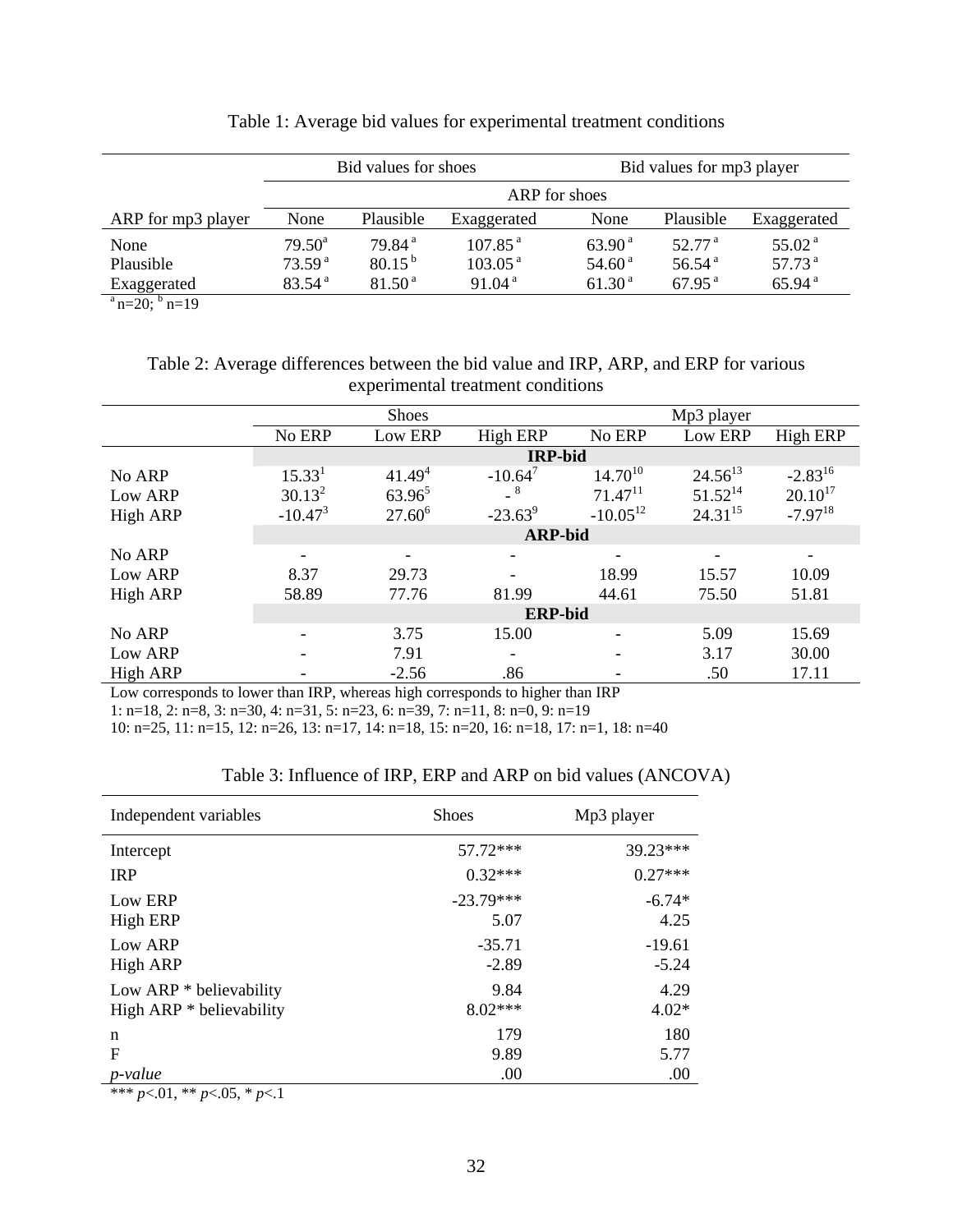|                                 | <b>Shoes</b> |               | Mp3 player |               |  |
|---------------------------------|--------------|---------------|------------|---------------|--|
| Independent variables           | Bid value    | <b>ANCOVA</b> |            | <b>ANCOVA</b> |  |
| Intercept                       |              | 78.88         |            | 57.23         |  |
| No ARP                          | 78.88        | $0^{\rm a}$   | 57.23      | $0^{\rm a}$   |  |
| Plausible ARP                   | 80.54        | $-22.23$      | 56.29      | $-16.32$      |  |
| <b>Exaggerated ARP</b>          | 100.65       | $-20.23**$    | 65.07      | $-14.66*$     |  |
| Plausible ARP * believability   |              | $7.43*$       |            | $4.90*$       |  |
| Exaggerated ARP * believability |              | $22.10***$    |            | 10.46***      |  |
| $\mathbf n$                     |              | 179           |            | 180           |  |
| $\mathbf{F}$                    |              | 14.94         |            | 5.17          |  |
| p-value                         |              | .00           |            | .00           |  |

# Table 4: Influence of various levels of an ARP on bid values

<sup>a</sup> This parameter set to zero because it is redundant

\*\*\* *p*<.01, \*\* *p*<.05, \* *p*<.1

# Table 5: Influence of ARP on magnitude of search (ANCOVA)

|                                 | <b>Shoes</b> |           |           | Mp3 player |           |           |
|---------------------------------|--------------|-----------|-----------|------------|-----------|-----------|
| Measure of search:              | Extent of    | No. of    | No. of    | Extent of  | No. of    | No. of    |
|                                 | search       | websites  | retailers | search     | websites  | retailers |
| Intercept                       | $2.08***$    | $1.60***$ | 1.57      | $2.02***$  | $1.35***$ | $1.78***$ |
| Plausible ARP                   | .84          | .42       | 1.96      | $-.13$     | .28       | .56       |
| <b>Exaggerated ARP</b>          | .52          | $1.25**$  | 1.45      | .49        | $0.95**$  | .04       |
| Plausible ARP * believability   | $-.23$       | $-.06$    | $-.48$    | .04        | $-.13$    | $-.15$    |
| Exaggerated ARP * believability | $-.18$       | $-.47*$   | $-.12$    | $-.17$     | $-.35*$   | $-.04$    |
| n                               | 179          | 179       | 179       | 180        | 180       | 180       |
| F                               | 1.24         | 1.25      | 1.36      | .73        | 1.64      | .08       |
| <i>p</i> -value                 | .30          | .29       | .25       | .58        | .17       | .99       |

\*\*\* *p*<.01, \*\* *p*<.05, \* *p*<.1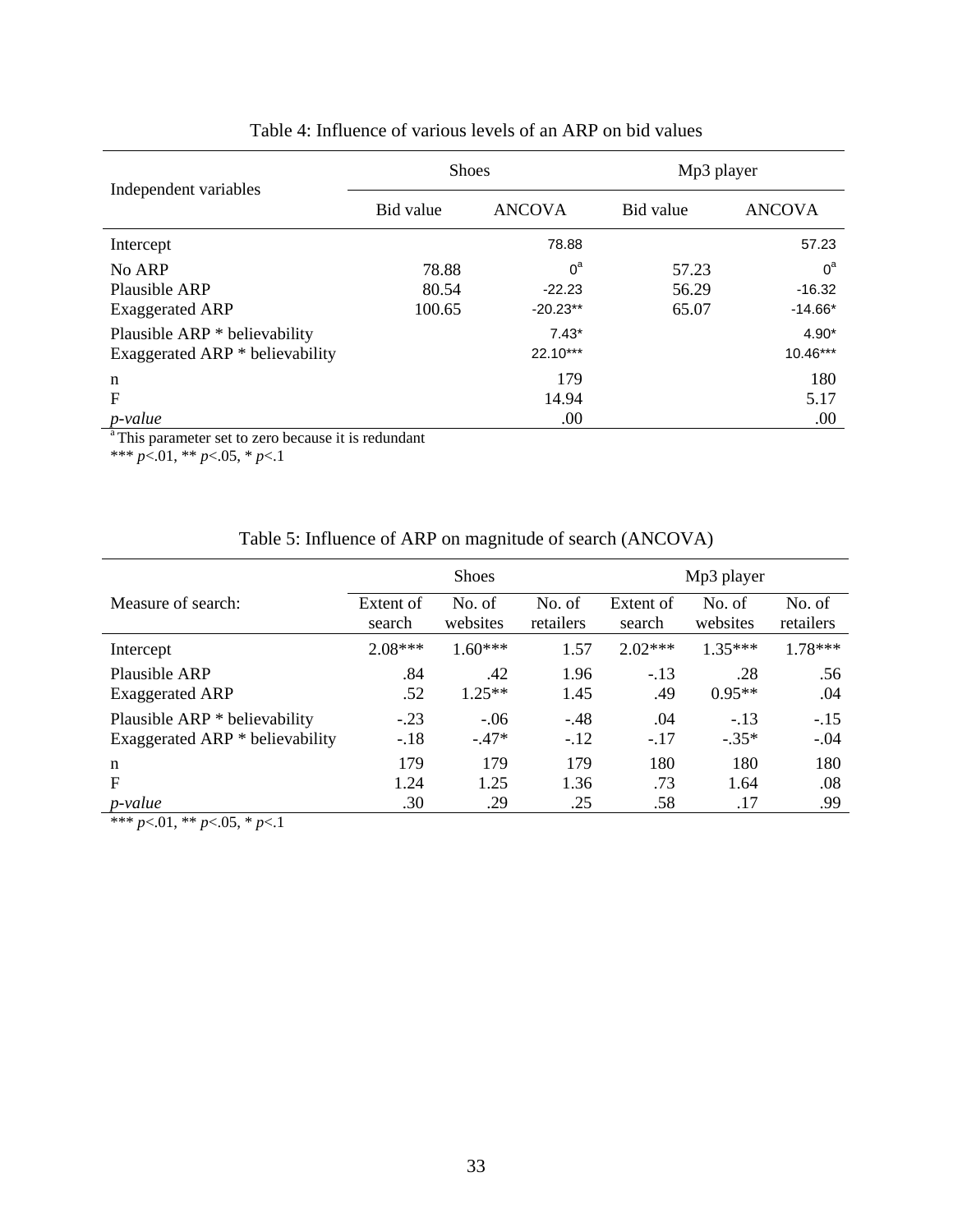|                                 | <b>Shoes</b>              |            | Mp3 player |             |  |
|---------------------------------|---------------------------|------------|------------|-------------|--|
|                                 | ERP absent<br>ERP present |            | ERP absent | ERP present |  |
| Intercept                       | 82.89***                  | $77.16***$ | 57.84***   | 56.80***    |  |
| Plausible ARP                   | $-12.24$                  | $-22.41$   | $-19.94$   | $-15.11$    |  |
| <b>Exaggerated ARP</b>          | $-3.02$                   | $-19.40*$  | 1.55       | $-19.48**$  |  |
| Plausible ARP * believability   | 5.58                      | 7.10       | 5.52       | $4.85*$     |  |
| Exaggerated ARP * believability | $18.34***$                | $18.62***$ | 6.12       | $12.00***$  |  |
| n                               | 56                        | 123        | 66         | 114         |  |
| F                               | 8.73                      | 5.09       | 1.78       | 4.00        |  |
| <i>p</i> -value                 | .00                       | .00        | .15        | .01         |  |

# Table 6: Interaction effects of ERP and ARP on bid values (ANCOVA)

 $\frac{p \text{ value}}{p \times 0.01, \cdot \cdot \cdot p}$  *p* < 0.05,  $\cdot \cdot p$  *p* < 0.1

Table 7: Interaction effects of ERP and ARP on purchase intentions

|                                         | <b>Shoes</b>  |                       | Mp3 player         |                 |  |
|-----------------------------------------|---------------|-----------------------|--------------------|-----------------|--|
|                                         | ERP absent    | ERP present           | ERP absent         | ERP present     |  |
| Intercept                               | $3.11***$     | $3.50***$             | $3.32***$          | $3.26***$       |  |
| Plausible ARP<br><b>Exaggerated ARP</b> | .24<br>$-.30$ | $-55**$<br>$-1.12***$ | $-.54*$<br>$-79**$ | .13<br>$-.54**$ |  |
| n                                       | 56            | 123                   | 66                 | 114             |  |
| F                                       | 1.19          | 11.13                 | 2.81               | 4.23            |  |
| <i>p</i> -value                         | .31           | .00                   | .07                | .02             |  |

\*\*\*  $p<01$ , \*\*  $p<05$ , \*  $p<1$